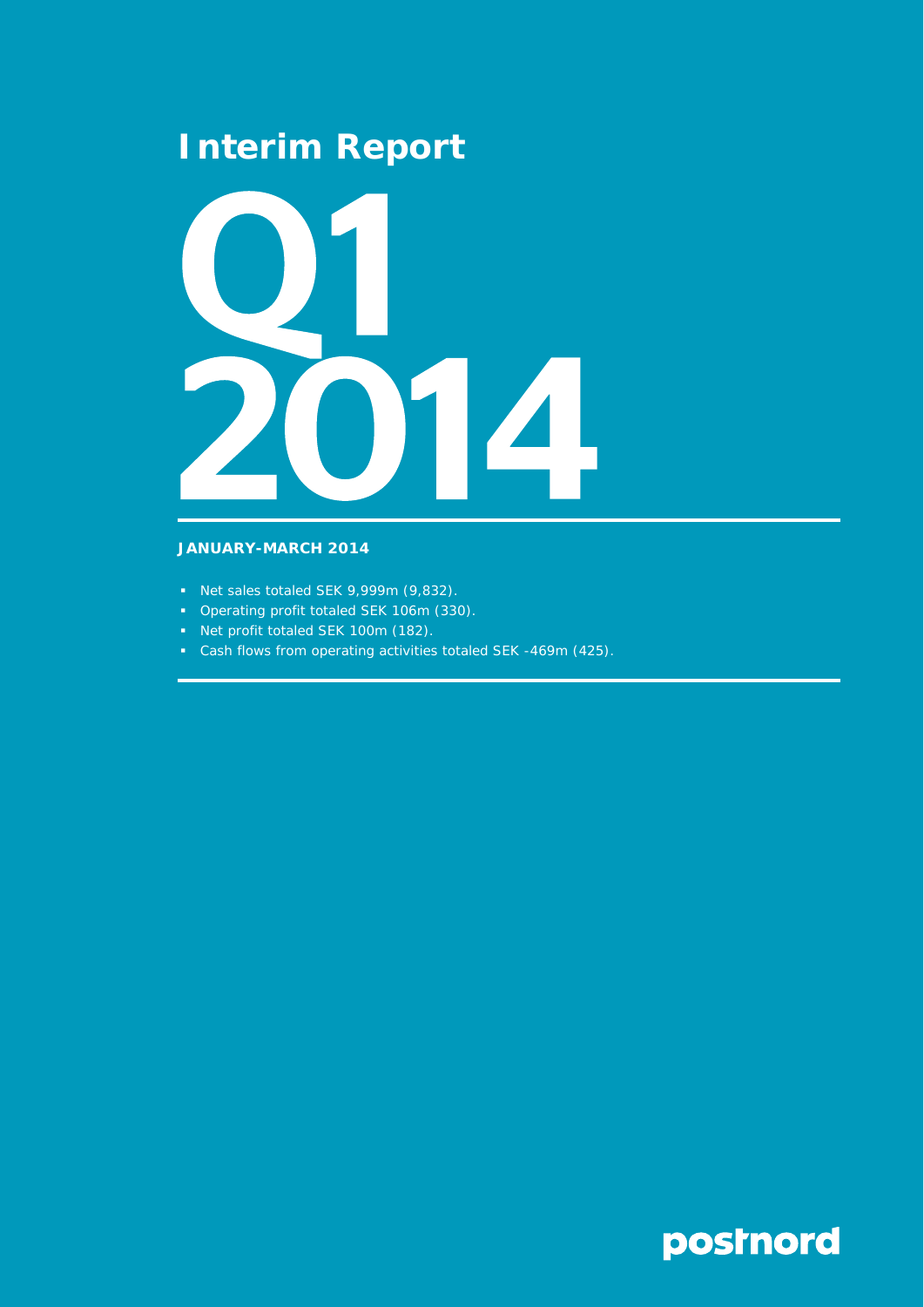## **Contents**

| 01 CEO comments                      | P <sub>3</sub> |
|--------------------------------------|----------------|
| 02 Highlights                        | P <sub>4</sub> |
| <b>03 PostNord Group</b>             | P7             |
| 04 Business operations               | <b>P10</b>     |
| 05 Consolidated financial statements | <b>P12</b>     |
| 06 Parent company                    | <b>P21</b>     |
| 07 Quarterly data                    | <b>P22</b>     |
| 08 Calendar/contacts                 | <b>P23</b>     |

PostNord is the leading supplier of communication and logistics solutions to, from and within the Nordic region. We also ensure postal service to households and businesses in Sweden and Denmark. With our expertise and strong distribution network, we develop options for the communication, e-commerce, distribution and logistics of tomorrow in the Nordic region.

PostNord AB was formed in 2009 through the merger of Post Danmark A/S and Posten AB. The parent company, PostNord AB, is a Swedish public company headquartered in Solna, Sweden. PostNord is owned 40% by the Danish State and 60% by the Swedish State. Votes are allocated 50/50 between the owners.

During the first quarter of 2014 operations were run in three areas: Mail & Communication (business areas Mail Denmark and Mail Sweden), Logistics and Strålfors. In 2013 PostNord had 39,000 employees and sales of approximately SEK 40 billion.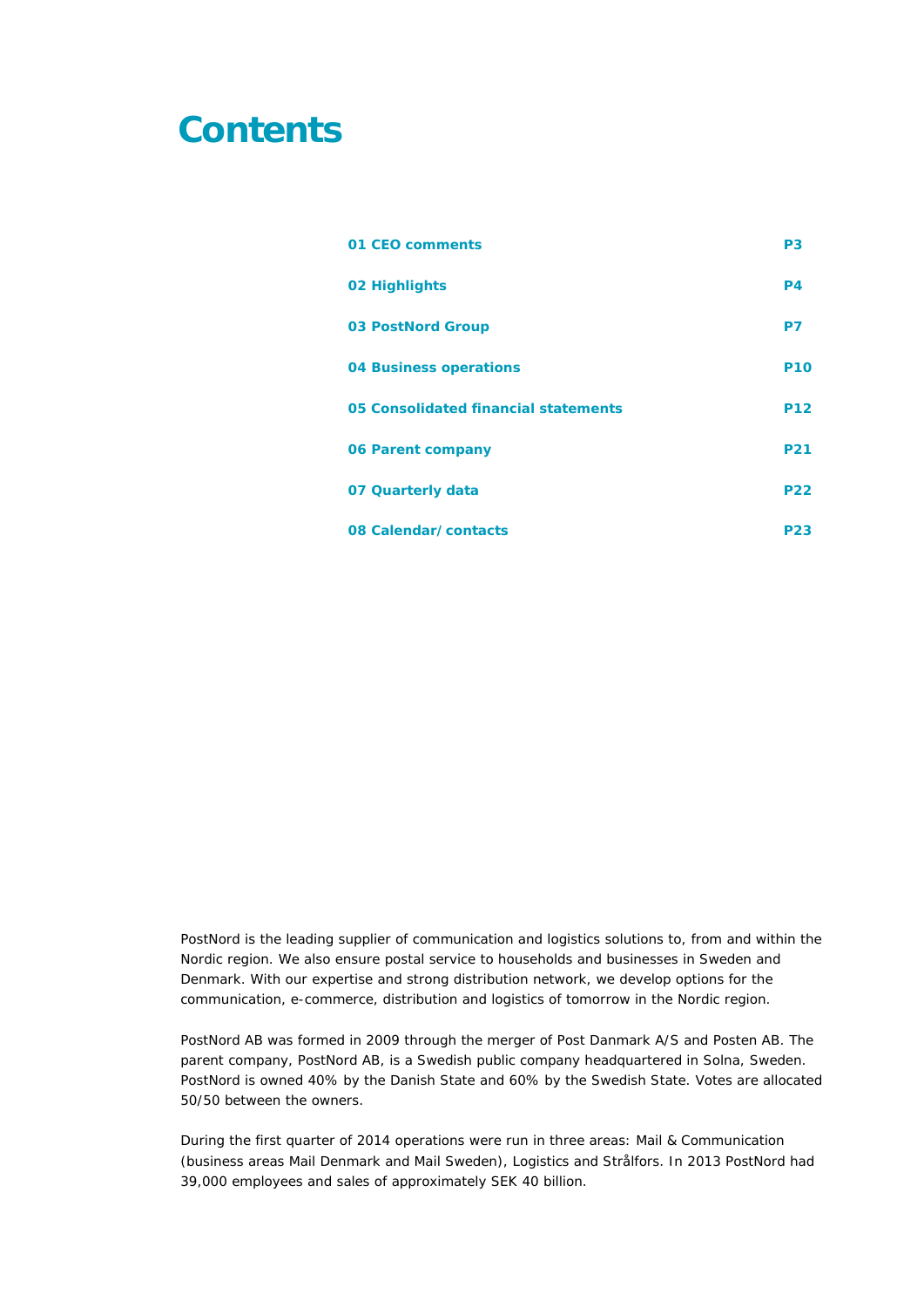## **FINANCIAL OVERVIEW AND KEY RATIOS**

|                                                            | Jan-Mar Jan-Mar |                        |        | Jan-Dec                 |  |
|------------------------------------------------------------|-----------------|------------------------|--------|-------------------------|--|
| SEKm, unless otherwise specified                           | 2014            | 2013                   | Δ      | 2013                    |  |
| <b>INCOME STATEMENT</b>                                    |                 |                        |        |                         |  |
| Net sales                                                  | 9.999           | 9,832                  | 2%     | 39,533                  |  |
| Other income                                               | 60              | 45                     | 33%    | 233                     |  |
| Income                                                     | 10,059          | 9,877                  | 2%     | 39,766                  |  |
| Operating expenses                                         | $-9,542$        | $-9,146$ <sup>1)</sup> | $-4%$  | $-37,466$ <sup>1)</sup> |  |
| Participations in the earnings of associated companies     | $\overline{7}$  | 4                      | 75%    | 10 <sup>°</sup>         |  |
| <b>Operating profit (EBITDA)</b>                           | 524             | $735^{1}$              | $-29%$ | $2,310^{11}$            |  |
| Depreciation and impairments                               | $-418$          | $-405$                 | $-3%$  | $-1,648$                |  |
| <b>Operating profit (EBIT)</b>                             | 106             | $330^{1}$              | $-68%$ | $662^{11}$              |  |
| Net financial items                                        | $-21$           | $-57$                  | 63%    | $-208$                  |  |
| Profit before tax                                          | 85              | $273^{\frac{1}{2}}$    | $-69%$ | 454 $^{1}$              |  |
| Tax                                                        | 15              | $-91$                  | >100%  | $-148$ <sup>1)</sup>    |  |
| Net profit                                                 | 100             | $182^{11}$             | $-45%$ | $306^{11}$              |  |
| <b>CASH FLOWS</b>                                          |                 |                        |        |                         |  |
| Cash flows from operating activities                       | $-469$          | $425^{11}$             |        | $1,657$ <sup>1)</sup>   |  |
| <b>FINANCIAL POSITION</b>                                  |                 |                        |        |                         |  |
| Cash and cash equivalents                                  | 993             | 2,571                  | $-61%$ | 1,981                   |  |
| Equity                                                     | 9,284           | 7,401                  | 25%    | $9,034$ <sup>1)</sup>   |  |
| Net debt $^{2)}$                                           | 2,128           | $3,186^{1}$            | 33%    | $1,621$ <sup>1)</sup>   |  |
| <b>KEY RATIOS</b>                                          |                 |                        |        |                         |  |
| Operating margin (EBIT), %                                 | 1.1             | 3.3 <sup>1</sup>       |        | 1.7 <sup>1</sup>        |  |
| Operating margin (EBITDA), %                               | 5.2             | $7.4^{1}$              |        | 5.8 <sup>1</sup>        |  |
| Return on equity, $%$ <sup>3)</sup>                        | 2.7             | 2.6 <sup>1</sup>       |        | $3.7^{1}$               |  |
| Return on operating capital, % <sup>2)</sup> <sup>3)</sup> | 4.0             | 4.9 <sup>1</sup>       |        | 6.0 <sup>1</sup>        |  |
| Earnings per share, SEK                                    | 0.05            | 0.09 <sup>1</sup>      |        | 0.15 <sup>1</sup>       |  |
| Net debt/EBITDA, times <sup>2) 3)</sup>                    | 1.0             | 1.3 <sup>1</sup>       |        | $0.7^{1}$               |  |
| Financial preparedness                                     | 2,993           | 4,571                  |        | 3,981                   |  |
| Net debt ratio, $% ^{2}$                                   | 23              | $43^{1}$               |        | 15 <sup>1</sup>         |  |
| Average number of employees                                | 37,731          | 38,521                 |        | 39,305                  |  |

1) Restated due to adjusted report from subsidiary. 2) New definition; see Note 7. 3) Rolling 12-month.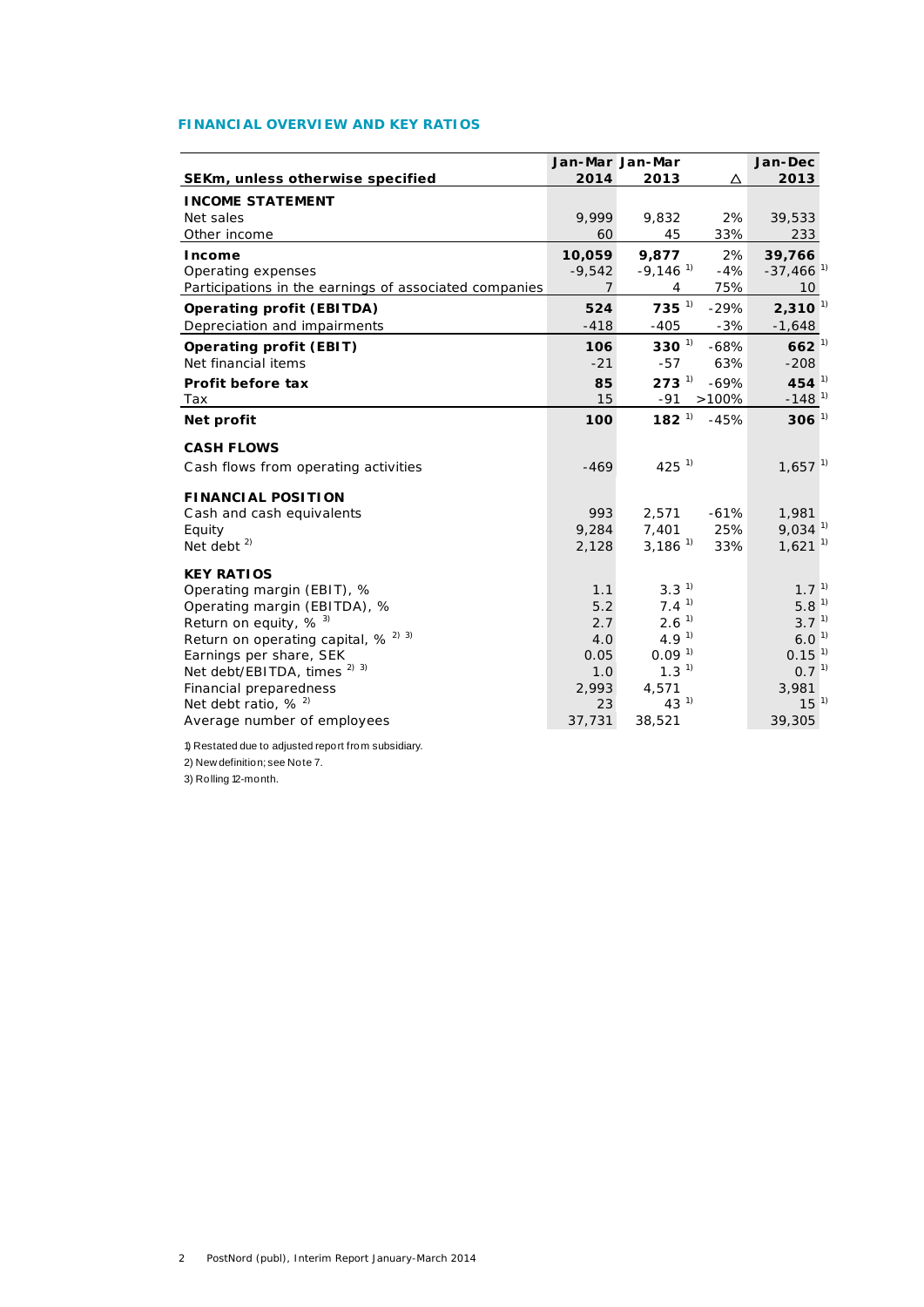## **01 CEO comments**

## **NEW ORGANIZATION FOR A CLEARER, MORE EFFICIENT POSTNORD**

PostNord reported a lower year-on-year operating profit due to the restructuring costs associated with the personnel cut-backs made in conjunction with the new organization, the continued decline in mail volumes and increased price pressure, particularly within the logistics business. PostNord continues to implement the cost reduction and efficiency measures required to achieve satisfactory profitability within the group.

PostNord Group's net sales totaled SEK 9,999m, a year-on-year increase of 2%. The increase is attributable mainly to acquisitions within the logistics business. The mail market continued to shrink due to digitization. Mail Denmark's volumes declined by 13%, while total mail volumes for the group decreased by 6% year-on-year. Based on the substantial drop in Danish mail volumes during the first quarter, it is likely that the annual volume decrease will exceed our previous estimate. Group operating profit declined during the quarter, totaling SEK 106m (330). The decrease was primarily attributable to restructuring costs but also to the business areas' lower underlying operating profit, which was largely a result of the substantial decline in mail volumes and continued price pressure within the logistics business.

Profitability remains at an unsatisfactory level throughout the entire business. We are fully focused on implementing our strategy to improve our earning capacity and create greater financial value. There are two crucial prerequisites for PostNord achieving its target of being the Nordic region's leading communication and logistics operator: we need to continuously reduce our cost base, and we need to establish an integrated production model in each country.

During the first quarter we accelerated the pace of transformation, and the new organizational structure announced in early February was introduced on March 31<sup>st</sup>, with country units responsible for each country's production and sales. Product and service ownership was simultaneously placed with two new business areas – Mail & Communication and Logistics – which are responsible for developing and packaging attractive offers for all of the group's businesses. We also established a specific strategic corporate unit responsible for service development in the fast-growing ecommerce market. The new organizational structure provides the basis for integrated production activities in each country. Together with the improved brand structure, focused on a shared brand, we are making it clearer to our customers that PostNord is a Nordic operator with a geographically competitive end-to-end offer.

The changes implemented during the quarter made it possible to reduce administrative personnel by 600. The cost-cutting effect of the personnel reductions is expected to be achieved gradually and be fully realized during the third quarter of 2014. In parallel with implementation of these changes, ongoing efforts to adapt production costs to the declining mail volumes are proceeding at full speed.

In April, the AGM adopted new long-term financial targets. The targets are ambitious but achievable, and stress the importance of continuing to improve our efficiency and profitability in all parts of the business. It is essential that postal-specific regulations be adapted to changes in customer demand. We therefore welcome the new Postal Act in Denmark, enacted in February, which allows us to make further consumer adjustments to our Danish mail business. Swedish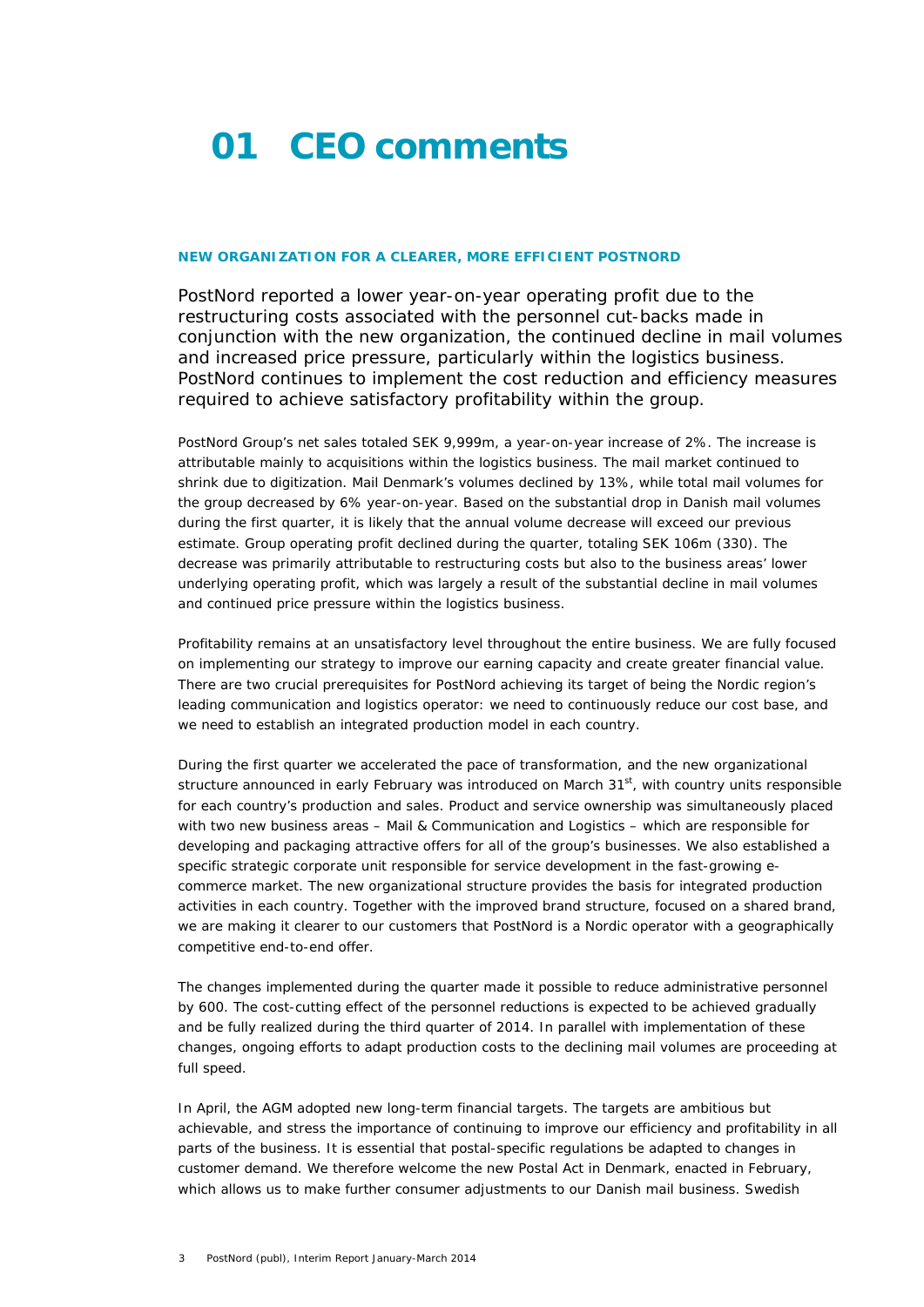regulations also need to be adjusted to changed market conditions so that good postal service can be maintained in the long run despite declining mail volumes.

The continued weak profitability in all business areas underscores the necessity of the measures taken during the first quarter. With the new organization in place, we are continuing the fast-paced implementation of the strategy. The measures that have been initiated will result in additional cost savings, and our outlook for improved profitability and cash flows in 2014 therefore remains.

# **02 Highlights**

## **HIGHLIGHTS**

#### Cable fire at IT supplier

In early January a cable fire occurred at PostNord's IT supplier, Evry, affecting access to web-based services, SMS notifications and distribution of some mail items in Sweden. IT operations returned to normal after one week. During the incident PostNord prioritized minimizing the impact on customers. The cable fire had only a marginal impact on first quarter revenue.

## Strategy development

In early February PostNord launched a further development of the strategy established in 2011. The strategy was developed with reference to the group's key priorities and prerequisites, with the overall goal of securing profitability within Mail.

Overall key priorities:

- 1. PostNord will take the position as the Nordic region's leading e-commerce service partner
- 2. PostNord will further establish itself as the leading logistics operator in the Nordic region
- 3. PostNord will define new core products for service logistics
- 4. PostNord will develop a group-wide communication offer
- 5. PostNord will position itself as a group that runs sustainable businesses

Overall prerequisites:

- 6. PostNord will ensure stable IT operation
- 7. PostNord will reduce its current cost base
- 8. PostNord will implement an integrated production model
- 9. PostNord will ensure a goal-oriented delivery culture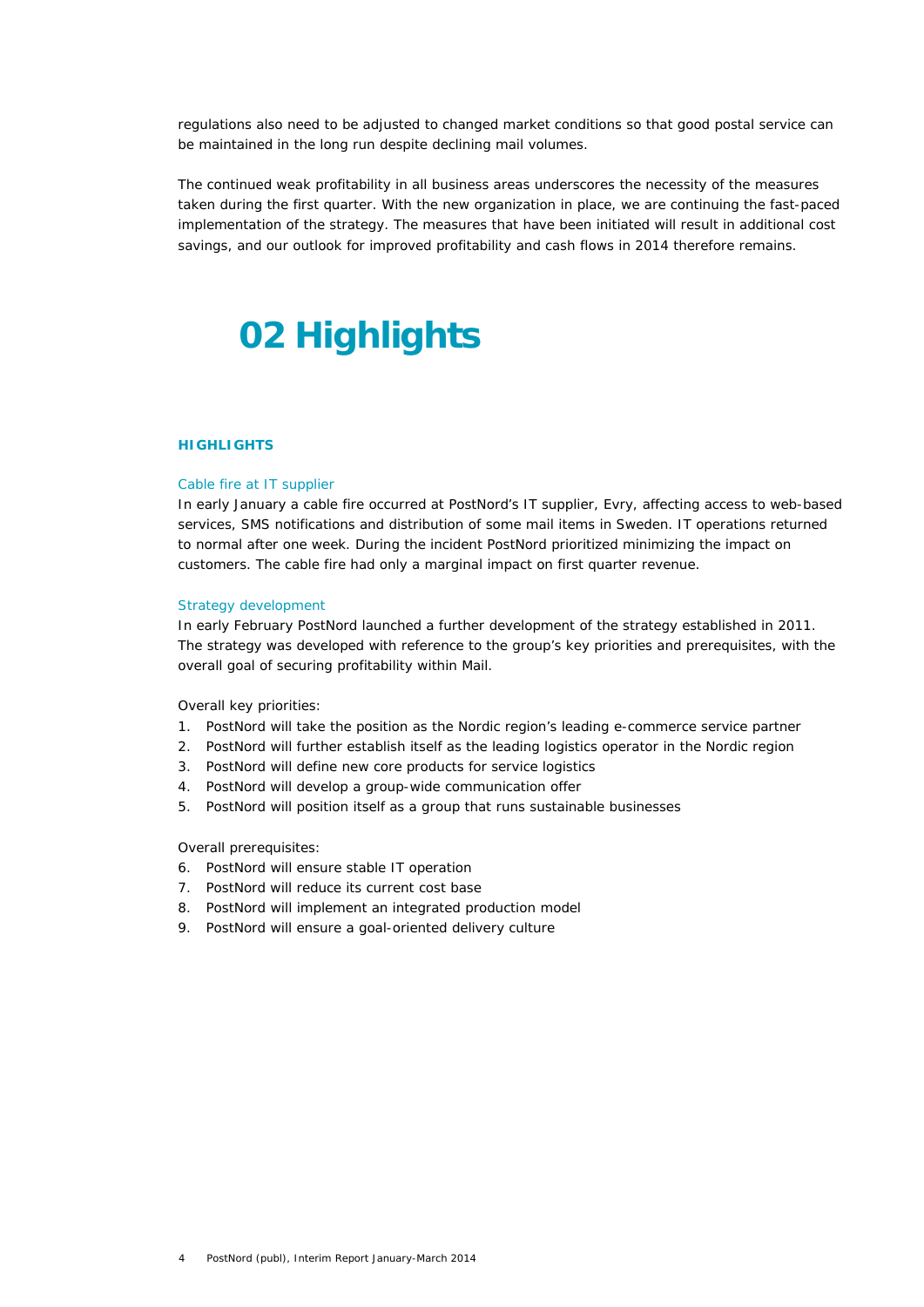## Changes to Board of Directors and Group Executive Team

As of February 1, 2014 PostNord's Group Executive Team is comprised of the following members:

- ‐ Håkan Ericsson, President & CEO
- ‐ K.B. Pedersen, Deputy CEO
- ‐ Andreas Falkenmark, Head of Business Area PostNord Mail & Communication
- Peter Kjaer Jensen, Head of Business Area PostNord Logistics (as of April 1st)
- ‐ Per Samuelson, President of PostNord Strålfors
- ‐ Annemarie Gardshol, Head of E-commerce & Corporate Clients and Chief Strategy Officer
- ‐ Anders Holm, Head of PostNord Sweden
- ‐ Henning Christensen, Head of PostNord Denmark
- ‐ Robin Olsen, Head of PostNord Norway&Finland
- ‐ Henrik Rättzén, CFO
- Per Mossberg, Chief Communications Officer
- ‐ Joss Delissen, CIO
- ‐ Finn Hansen, Chief HR Officer
- ‐ Johanna Allert, Chief Technical Officer

The Swedish State's Board representative, Jonas Iversen, resigned from PostNord's Board of Directors on February 14, 2014. Patrik Jönsson served as coopted Board member from that date through the 2014 AGM.

### New organization

On February 3, 2014, PostNord announced its introduction of a new organizational structure as of March 31, 2014. The change is aimed at, among other things, creating greater clarity for customers, increasing focus on e-commerce and releasing greater synergy potential for the business. As of March 31, 2014, PostNord has a matrix organization with country units (Sweden, Denmark, Norway and Finland). A new strategic corporate unit for e-commerce, responsible for market and service development in each country, was also established. As of the second quarter of 2014, financial reporting will be based on business areas Mail & Communication, Logistics and Strålfors.

### New brands

As of 2014 PostNord will integrate the group's commercial brand symbols with the PostNord logo in order to improve clarity and uniformity for the group's marketing communication. Implementation of the new brands will be done on an ongoing basis over a three-year period.

### Production underway in Hallsberg

In early February the last of three large-volume moves from the Västerås and Karlstad facilities to the new terminal in Hallsberg was carried out. Establishment of the Hallsberg terminal is crucial for the creation of an efficient production structure with a strong hub in central Sweden able to manage large volumes. It also enables more rail transports due to its location adjacent to the main railroad line.

## New Danish postal legislation

On February 18, 2014 the Danish Parliament enacted an amendment to the Danish Postal Act, aimed at maintaining good postal service on commercial terms in view of the substantial drop in mail volumes. The main provisions of the new licensing terms for Post Danmark A/S that took effect as of March 1, 2014 under the amended Danish Postal Act:

- ‐ Non-priority mail can be delivered within four days, as opposed to the former three days.
- Requirements for post office network. There must be at least 200 post offices that offer all services. These are complemented by over 700 post offices offering selected services and by 500 Pakkeboksar (automated parcel machines).
- ‐ Option of no longer distributing priority mail on Mondays as of July 1, 2014. Post Danmark has not yet decided on any changes to Monday mail distribution.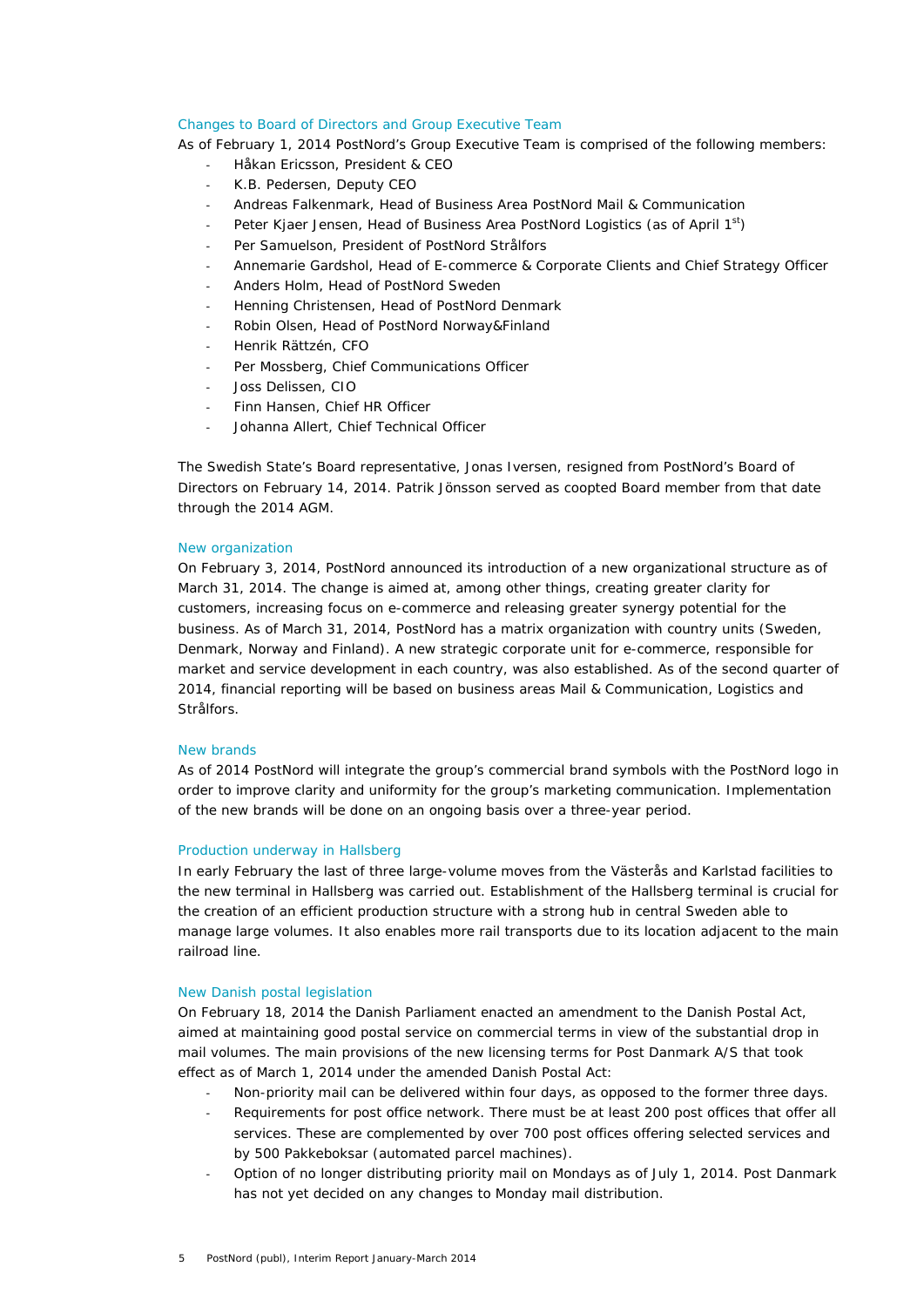## New weight classifications and new prices in Sweden

On February  $24<sup>th</sup>$  a change to the weight classification for first-class mail in Sweden was announced. As of April 1, 2014 only one letter stamp is required to mail a letter weighing up to 50 grams (the weight limit was previously 20 grams). An average letter weighs 40 grams. The postage rate was simultaneously raised from SEK 6 to SEK 7.

## Imposition of VAT on postal services

In March 2014 Nordea filed a demand with the Attorney General against the Swedish State concerning the charging of VAT on postal services, which has been levied in accordance with Swedish law. On November 20, 2013 the EU Commission announced its decision to sue the Swedish State in the European Court of Justice for the alleged failure to implement the provisions of the VAT Directive concerning VAT-exemption for postal services. In April 2014 the Attorney General dismissed Nordea's demand based on, among other things, possible consideration of the issue by the European Court of Justice. After the close of the reporting period, Posten AB was notified by another client of a similar claim that had been previously filed with and dismissed by the Attorney General.

## PostNord bond issue of SEK 550m

On March 25, 2014 PostNord AB carried out a bond issue, with a settlement date of April  $1<sup>st</sup>$ , totaling SEK 550m. The 5-year bond loan carries a floating coupon rate of three months STIBOR + 85 basis points. The bonds were issued under the Medium Term Note program and are listed on NASDAQ OMX Stockholm.

## **SUBSEQUENT EVENTS**

### PostNord's 2014 Annual General Meeting

PostNord's AGM was held on April 23, 2014 at group headquarters in Solna, near Stockholm. The AGM adopted the group and parent company income statements and balance sheets, approved the Board's proposal to distribute SEK 128.8m (103) to the owners, and the Board of Directors and the President & CEO were discharged from liability for financial year 2013. The AGM also approved guidelines for compensation for executives, Board members and auditors.

Jens Moberg was re-elected as Chairman of the Board. The AGM re-elected Board members Mats Abrahamsson, Gunnel Duveblad, Christian Ellegard, Sisse Fjelsted Rasmussen, Torben Janholt and Anitra Steen. Magnus Skåninger was elected as new Board member. Auditing firm KPMG AB was re-elected as auditor for the period through the close of the 2015 annual general meeting, with certified public accountant Helene Willberg as auditor in charge.

The AGM also adopted new financial targets for PostNord:

- ‐ Capital structure target: Net debt ratio of 10-50%
- ‐ Profitability target: Return on operating capital of 10.5%
- ‐ Dividend policy: Dividend of 40-60% of net profit, with 50% as the norm.

The financial targets are long-range and evaluated over a three- to five-year period. Changes in market conditions or the company's operations may lead to a revision of the targets.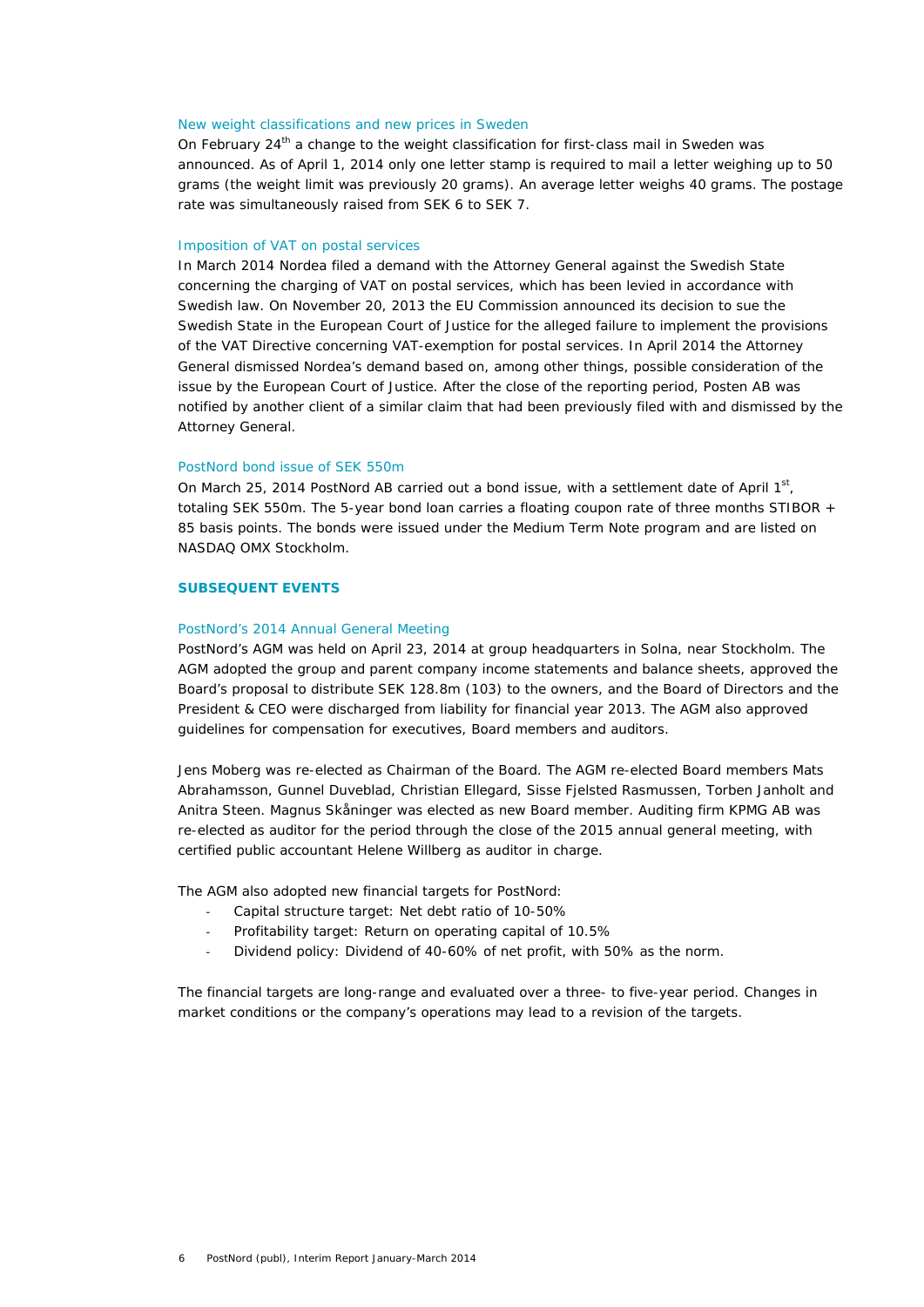## **03 PostNord Group**

## **POSTNORD GROUP PROFIT**

|                         |          |                        |        |        | Of which.   |          |                                              |
|-------------------------|----------|------------------------|--------|--------|-------------|----------|----------------------------------------------|
|                         |          | Acquisitions/          |        |        |             |          | Excl.<br>acquisitions,<br>divestments<br>and |
| <b>SEKm</b>             | 2014     | 2013                   | Change |        | divestments | Currency | currency                                     |
| Jan-Mar                 |          |                        |        |        |             |          |                                              |
| Net sales               | 9.999    | 9.832                  | 167    | 2%     | 3%          | 0%       | -1%                                          |
| Operating expenses      | $-9.960$ | $-9.551$ <sup>1)</sup> | $-409$ | $-4%$  | $-3%$       | 0%       | $-1\%$                                       |
| Operating profit (EBIT) | 106      | $330^{1}$              | $-224$ | $-68%$ | $-3%$       | $-1%$    | $-64%$                                       |

1) Restated due to adjusted report from subsidiary.

### January-March

PostNord's net sales rose 2% during the first quarter of 2014. The growth was related to business area Logistics, which had an increase in net sales of 7% primarily due to acquisitions but also to organic growth. Market growth within e-commerce continues to generate increased demand for the distribution of goods via mail and parcel post. Group parcel volumes increased a total of 8%, with e-commerce-related B2C parcel volumes up 15%. Mail volumes declined significantly during the quarter, by 13% in Denmark and by 4% in Sweden. In total, mail volumes declined by 6%.

The group's reported expenses increased by 4% during the quarter, mainly due to acquisitions and restructuring costs. Excluding these items, expenses declined by 1% primarily due to personnel reductions. Restructuring costs totaled SEK 267m (123), of which SEK 212m (69) is attributable to provisions made.

Group operating profit totaled SEK 106m (330) and the operating margin was 1.1 (3.3) %.

The quarter's tax expense was positive; SEK 15m as compared to SEK -91m in Q1 2013. Current tax totaled SEK -4m (-23) and deferred tax totaled SEK 19m (-68). Deferred tax expense was primarily affected by deferred tax assets arising from merger losses related to the merger of three logistics companies in Denmark.

Net profit totaled SEK 100m (182).

## **FINANCIAL POSITION**

Group equity improved to SEK 9,284m from SEK 9,034m on December 31, 2013. The increase is primarily attributable to pension liability revaluation effects of SEK 98m, positive currency translation effects of SEK 52m and net profit of SEK 100m.

Group net debt totaled SEK 2,128m on March 31, 2014, as compared with SEK 1,621m on December 31, 2013. The main reason for the increase in net debt is a decrease in cash and cash equivalents resulting from negative cash flows due to changes in working capital. The definition of "net debt" was changed as of 2014 in conjunction with the adoption of new financial targets at the 2014 AGM. See also Note 7 Definitions.

The net debt equity ratio improved to 23% as compared to 15% as of December 31, 2013. The net debt/equity ratio is within the range (10-50%) defined in the new financial targets. The net debt/EBITDA ratio, rolling 12-month, was 1.0.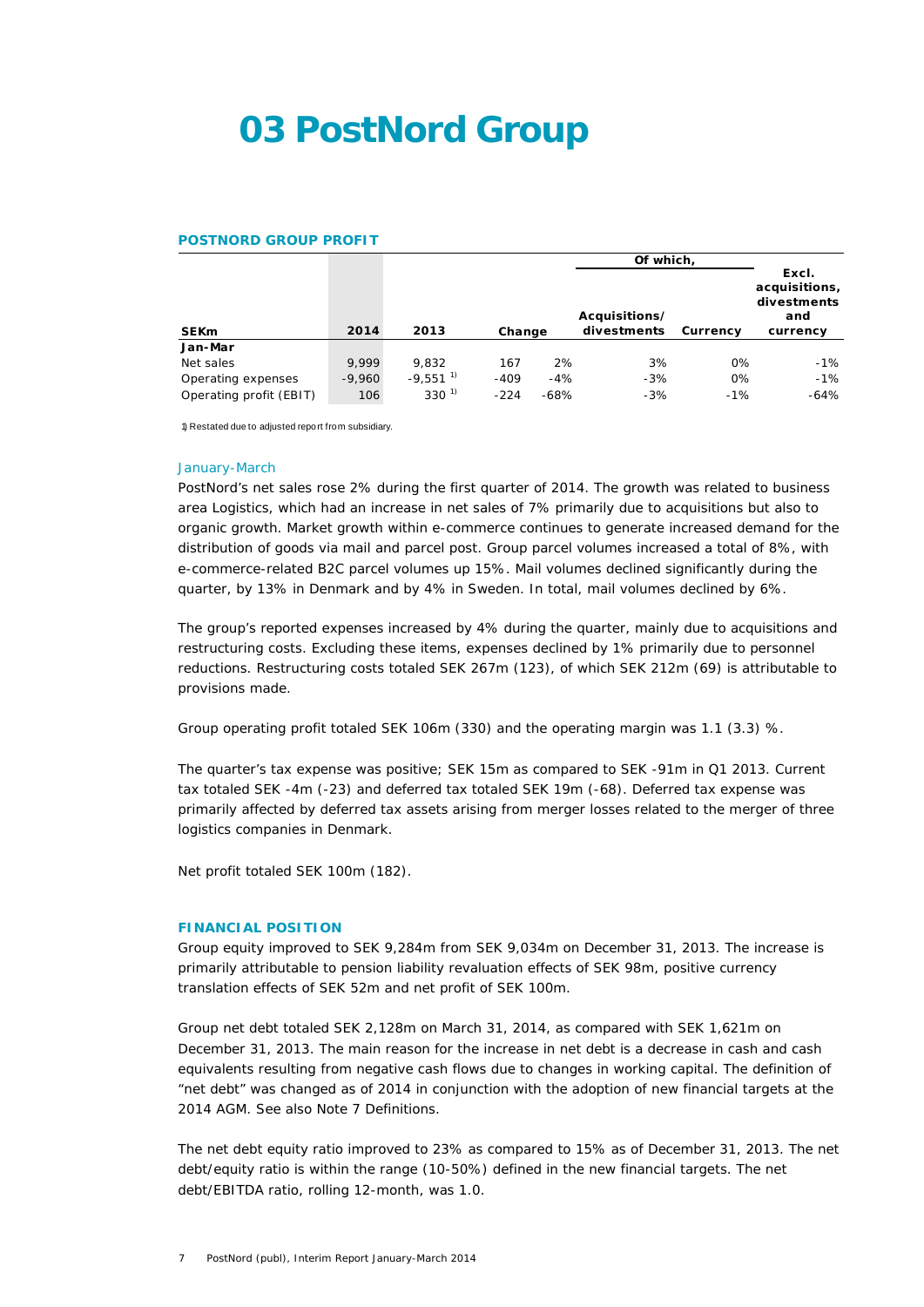Financial preparedness totaled SEK 2,993m as compared with SEK 3,981m as of December 31, 2013. Financial preparedness consisted of cash and cash equivalents of SEK 993m and unutilized committed credit of SEK 2,000m. As of March 31, 2014 PostNord had SEK 231m in outstanding interest-bearing debt maturing within 12 months. On March 25<sup>th</sup> PostNord AB issued a 5-year bond loan of SEK 550m, with a settlement date of April  $1<sup>st</sup>$ .

The capital efficiency program proceeded according to plan. The first effects are expected during 2014.

## **NET DEBT**

|                                      | <b>Mar 31</b> | <b>Mar 31</b> | <b>Dec 31</b> |
|--------------------------------------|---------------|---------------|---------------|
| <b>SEKm</b>                          | 2014          | 2013          | 2013          |
| Financial receivables                | 1,225         | 1227          | 1199          |
| Current interest-bearing receivables | 242           | Ο             | 163           |
| Cash and cash equivalents            | 993           | 2.571         | 1,981         |
| Interest-bearing debt                | 4,555         | 4.193         | 4.589         |
| Pension provisions <sup>1)</sup>     | 33            | 2.791         | 375           |
| Net debt                             | 2,128         | 3,186         | 1.621         |

1) Includes assets under management.

### **CASH FLOWS**

## January-March

Cash flows from operating activities totaled SEK -469m (425). The decrease was mainly attributable to reduced cash flow from changes in operating capital, mainly due to a decrease in accounts payable, an increase in accounts receivable and an increase in accrual items.

Cash flows from investing activities totaled SEK -463m (-757). The improvement was attributable to lower expenditures for acquisition of tangible fixed assets. Investments were primarily made in vehicles, transport and sorting equipment and facilities in connection with the establishment of the new terminals in Sweden.

Cash flows from financing activities totaled SEK -55m (-137). The group raised new loans totaling SEK 200m (0) during the period, and a loan within the group commercial paper was amortized.

Cash and cash equivalents totaled SEK 993m at the end of the period, as compared with SEK 1,981m as of December 31, 2013.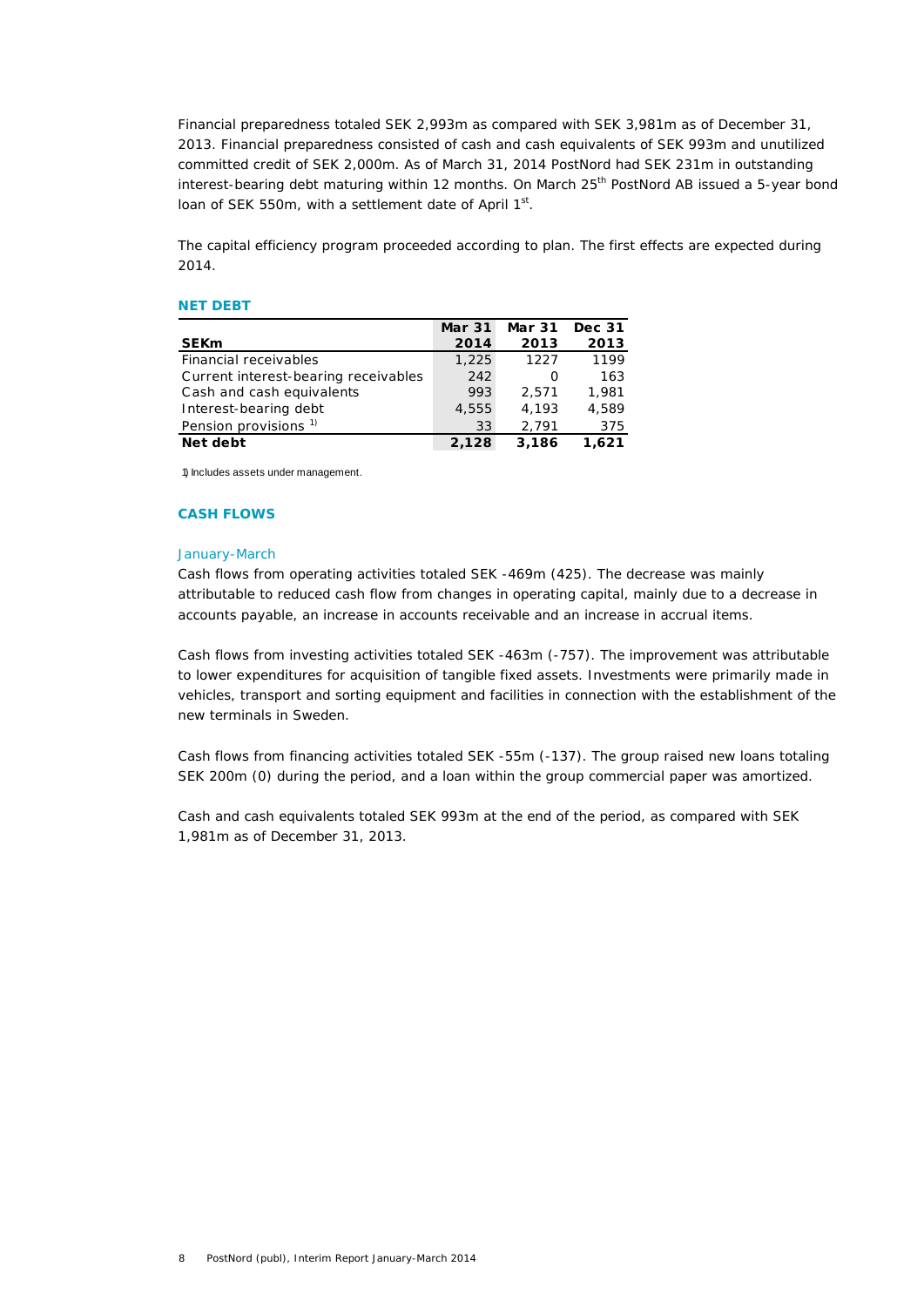### **OUTLOOK**

Continued strong growth for e-commerce in the Nordic region is projected for 2014, with positive effects for parcel and goods distribution volumes within Mail & Communication and Logistics.

PostNord anticipates continued sharp volume reductions for mail in Denmark and Sweden due to competition from digital alternatives. PostNord estimates that group mail volumes may decline by 4-5% in Sweden. The decline in mail volumes in Denmark during the first quarter of 2014 exceeded PostNord's previous estimate of 9-11%. The volume trend remains uncertain and developments are closely monitored. A preliminary projection for volume decreases could be up to 12-14% in 2014.

PostNord's group strategy includes the repositioning of group operations in relation to market changes, securing profitability within Mail & Communication and developing the group's position in the Nordic logistics market. This also involves focusing on cost reductions, the effective use of capital and continued financial stability.

During the 2014-2016 period PostNord's total investments are expected to amount to 3 -5% of group revenues.

The continued development of the business is expected to generate improved profitability and cash flows in coming years.

PostNord's ambition is to maintain its rating as an investment grade company.

## **RISKS AND UNCERTAINTIES**

Please refer to PostNord's 2013 Annual Report, pages 95-98, for a description of risks and uncertainties. There have been no significant changes since the publication of the annual report.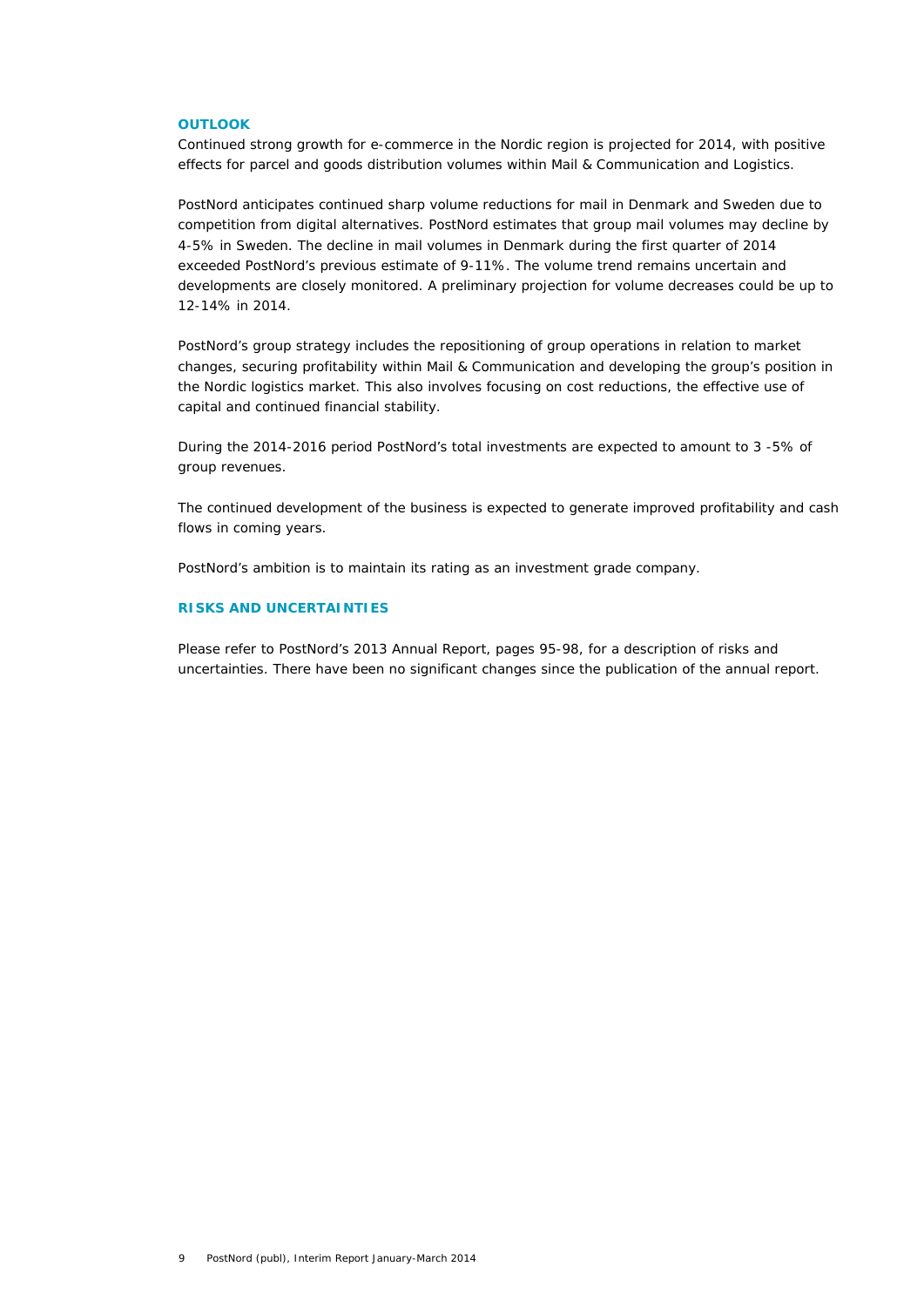## **04 Business operations**

#### **JANUARY-MARCH**

|                                                            |        |          |        |               | Of which,     |        |                                                                            |
|------------------------------------------------------------|--------|----------|--------|---------------|---------------|--------|----------------------------------------------------------------------------|
| Jan-Mar, SEKm                                              | 2014   | 2013     |        | Change        | Acquisitions/ |        | Excl.<br>acquisitions,<br>divestments<br>divestments Currency and currency |
| Mail                                                       |        |          |        |               |               |        |                                                                            |
| Net sales <sup><math>1</math></sup>                        | 6,070  | 6,148    | $-78$  | $-1%$         | 0%            | 2%     | $-3%$                                                                      |
| of which, Mail Denmark                                     | 2,341  | 2,371    | $-30$  | $-1%$         | 1%            | 4%     | $-6%$                                                                      |
| of which, Mail Sweden                                      | 3,805  | 3,852    | $-47$  | $-1%$         |               | 0%     | $-1%$                                                                      |
| Operating profit (EBIT)                                    | 83     | 259      | $-176$ | $-68%$        | $-1%$         | $0\%$  | $-67%$                                                                     |
| of which, Mail Denmark                                     | $-16$  | $-9$     | $-7$   | $-78%$        | $-18%$        | $-4%$  | $-56%$                                                                     |
| of which. Mail Sweden                                      | 99     | 268      | $-169$ | $-63%$        |               | 0%     | $-63%$                                                                     |
| Operating margin, % <sup>2)</sup>                          | 1.3    | 4.1      | $-3$   | $-68%$        |               |        |                                                                            |
| Logistics                                                  |        |          |        |               |               |        |                                                                            |
| Net sales                                                  | 3,395  | 3,161    | 234    | 7%            | 8%            | $-2%$  | 2%                                                                         |
| Operating profit (EBIT)                                    | $-9$   | 66       |        | $-75$ > -100% | $-12%$        | $-5%$  | $-96%$                                                                     |
| Operating margin, $% ^{2}$                                 | neg    | 1.9      |        |               |               |        |                                                                            |
| <b>Strålfors</b>                                           |        |          |        |               |               |        |                                                                            |
| Net sales                                                  | 681    | 682      | $-1$   | 0%            | 1%            | 0%     | $-2%$                                                                      |
| Operating profit (EBIT)                                    | $-11$  | $15^{3}$ |        | $-26$ > -100% | 3%            | $-6\%$ | $> -100%$                                                                  |
| Operating margin, $% ^{2}$                                 | neg    | 2.2      |        |               |               |        |                                                                            |
| <b>Other &amp; Eliminations</b><br>Net sales <sup>1)</sup> | $-147$ | $-159$   | 12     | 8%            |               |        |                                                                            |
| Operating profit (EBIT)                                    | 42     | $-10$    | 52     | >100%         |               |        |                                                                            |

1) Within M ail, internal transactions between business areas have been eliminated.

2) Calculation of margins includes other income; see Quarterly Data table.

3) Restated due to adjusted report from subsidiary.

## Mail

Net sales for Mail declined by 1% during the quarter. Mail volumes declined by a total of 6%. Operating expenses increased by 2% due to higher restructuring costs associated with the introduction of the new organization. Operating profit totaled SEK 83m (259) and the operating margin was 1.3 (4.1) %.

### *Mail Denmark*

Net sales for business area Mail Denmark declined by 1%. Excluding acquisitions and exchange rate effects, net sales declined by 6%. The decrease was primarily due to a further decline in mail volumes of 13% as a result of digitization in the Danish market. Parcel volumes were unchanged. Revenues decreased mainly due to increased competition and price pressure in the direct mail and parcel markets in particular.

Expenses declined by 1%. Excluding acquisitions and exchange rate effects, expenses declined by 5% as a result of streamlining efforts within production and administration, mainly through personnel reductions. Restructuring costs were SEK 28m (61).

Operating profit totaled SEK -16m (-9) and the operating margin was negative.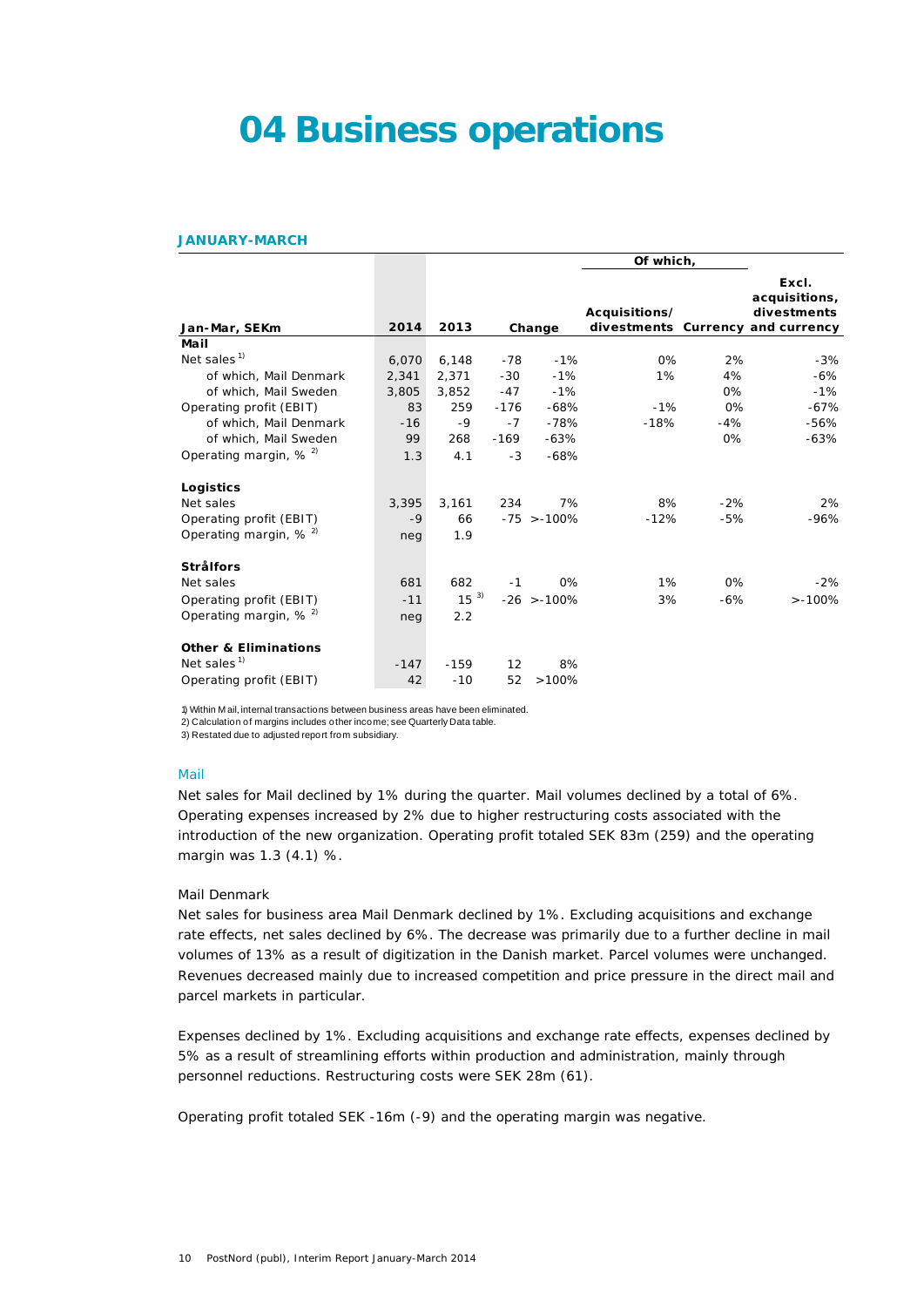### *Mail Sweden*

Net sales for business area Mail Sweden declined by 1%. Mail volumes declined by 4% due to continued competition from digital alternatives. The volume decrease was moderated to some extent by the continued positive development of e-commerce-related services, including international services. The growth of e-commerce has resulted in an increase in goods volumes via mail and parcel post, and the number of items distributed at partner outlets was up by 12%. Revenues from direct mail and newspapers were down due to increased competition and a general decrease in the number of newspaper subscribers.

Expenses increased by 3%. Restructuring costs totaled SEK 147m (59). The increase is mainly related to provisions for personnel reductions associated with the new organization.

Operating profit fell to SEK 99m (268) and the operating margin to 2.5 (6.6) %.

### **Logistics**

Net sales for business area Logistics increased by 7%, mainly due to acquisitions completed in 2013. Excluding acquisitions and exchange rate effects, the business area's net sales were up by 2%. Sales developed positively in Sweden, with growth of 4%. The development in the Norwegian market was weaker due to intense price pressure from competitors and an extremely subdued market in general. The businesses in Germany and Finland reported growth, while the development in Denmark was negative. Organic net sales growth was again mainly attributable to parcels distributed to consumers following the increase in e-commerce volumes.

Expenses increased by 5%, mainly due to completed acquisitions. Excluding acquisitions and exchange rate effects, expenses declined by 1%. Restructuring charges related to personnel reductions in the period amounted to SEK 49m (-1).

Operating profit totaled SEK -9m (66) and the operating margin was negative (1.9%).

#### **Strålfors**

Net sales for Strålfors were unchanged year-on-year. Excluding acquisitions and exchange rate effects, net sales declined by 2%. Reduced sales within areas exposed to competition from digital alternatives, were partially offset by increased salesof new standardized printing solutions.

The business area's expenses increased by 4%. Excluding acquisitions and exchange rate effects, expenses increased by 2% primarily due to restructuring costs associated with the new organization. Restructuring costs totaled SEK 17m (0).

Operating profit declined to SEK -11m (15) and the operating margin was negative (2.2%).

Comparative figures for Q1 2013 profit were revised for a net amount of SEK 3m due to an adjusted report from a subsidiary. Equity as of 31 December 2013 was reduced by a total of SEK 29m.

## Other and Eliminations

The profit improvement within Other and Eliminations is primarily attributable to pension effects, which are mainly due to general changes to the adoptions of the so called "tryggandegrunderna" used in calculation of pension liabilities.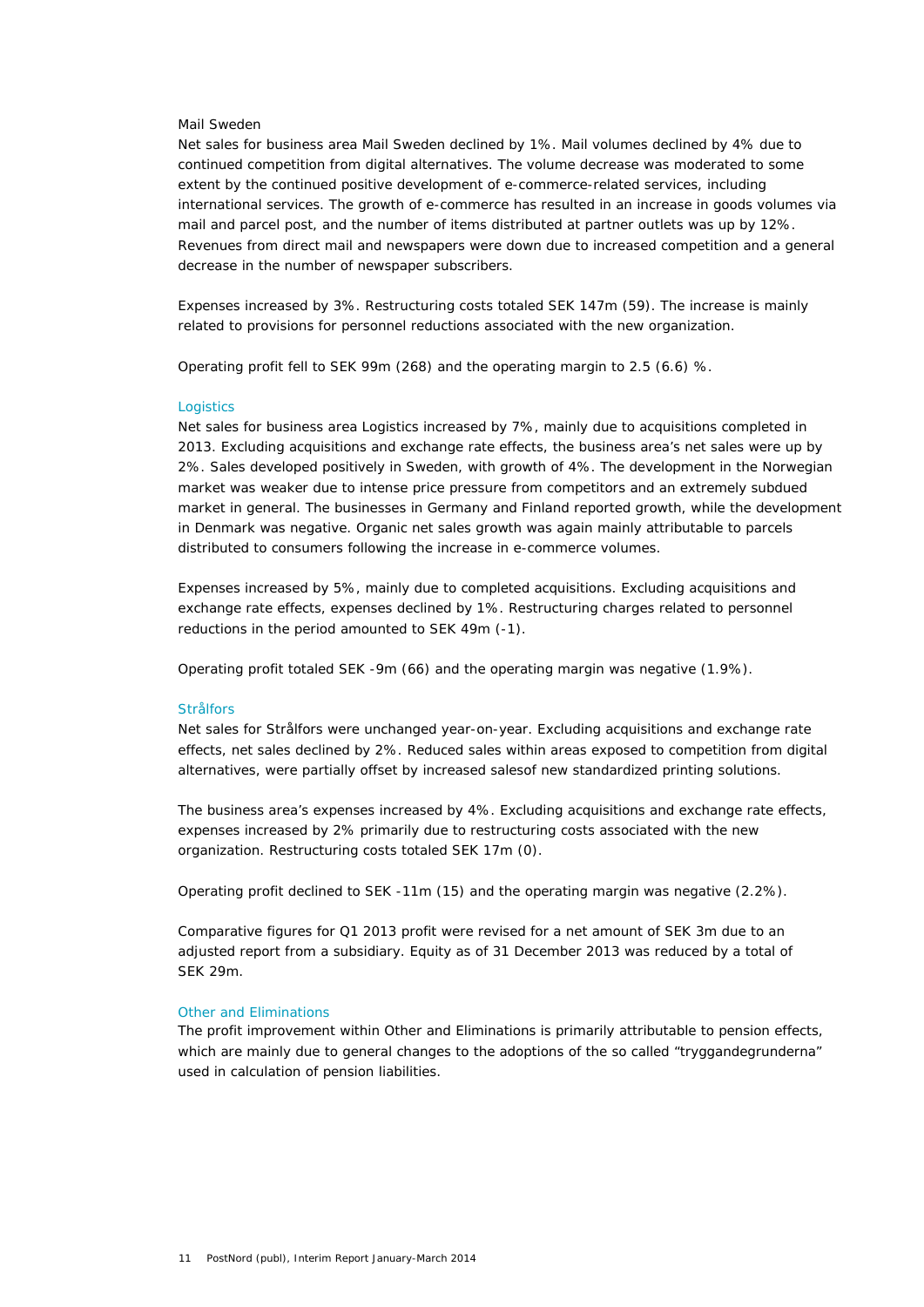## **05 Consolidated financial statements**

#### **INCOME STATEMENT**

|                                                        |          | Jan-Mar Jan-Mar        |                | Jan-Dec                      |
|--------------------------------------------------------|----------|------------------------|----------------|------------------------------|
| <b>Note</b><br><b>SEKm</b>                             | 2014     | 2013                   | Δ              | 2013                         |
| 1                                                      |          |                        |                |                              |
| Net sales                                              | 9.999    | 9,832                  | 2%             | 39,533                       |
| Other income                                           | 60       | 45                     | 33%            | 233                          |
| $\overline{2}$<br>Income                               | 10,059   | 9,877                  | 2%             | 39,766                       |
| Personnel expenses                                     | $-4.671$ | $-4,676$ <sup>1)</sup> | 0%             | $-18,626$ <sup>1)</sup>      |
| Transport expenses                                     | $-2.291$ | $-2.104$               | $-9%$          | $-8.953$                     |
| 3<br>Other expenses                                    | $-2.580$ | $-2,366$ <sup>1)</sup> | $-9\%$         | $-9,887$ <sup>1)</sup>       |
| Depreciation and impairments                           | $-418$   | -405                   | $-3%$          | $-1,648$                     |
| <b>Expenses</b>                                        | $-9,960$ | $-9,551$ <sup>1)</sup> |                | $-4\% -39,114$ <sup>1)</sup> |
| Participations in the earnings of associated companies | 7        | 4                      | 75%            | 10                           |
| <b>OPERATING PROFIT</b>                                | 106      | $330^{1}$              | $-68%$         | $662^{11}$                   |
| Financial income                                       | 12       | 17                     | $-29%$         | 50                           |
| Financial expenses                                     | $-33$    | $-74$                  | 55%            | $-258$                       |
| <b>Net financal items</b>                              | $-21$    | -57                    | 63%            | $-208$                       |
| Profit before tax                                      | 85       | $273^{11} - 69\%$      |                | $454^{1}$                    |
| Tax                                                    | 15       |                        | $-91 > 100\%$  | $-148^{1}$                   |
| <b>NET PROFIT</b>                                      | 100      |                        | $182^{1}$ -45% | $306^{11}$                   |
| <b>Attributable to</b>                                 |          |                        |                |                              |
| Parent company shareholders                            | 99       | 182                    | $-46%$         | 303                          |
| Minority interests                                     | 1        | $\Omega$               |                | 3                            |
| Earnings per share, SEK                                | 0.05     | 0.09                   | $-45%$         | 0.15                         |

## **COMPREHENSIVE INCOME STATEMENT**

|                                                              | Jan-Mar | Jan-Mar              | Jan-Dec               |
|--------------------------------------------------------------|---------|----------------------|-----------------------|
| <b>SEKm</b>                                                  | 2014    | 2013                 | 2013                  |
| <b>NET PROFIT</b>                                            | 100     | $182^{1}$            | $306^{1}$             |
| OTHER COMPREHENSIVE INCOME                                   |         |                      |                       |
| I tems that cannot be transferred to net<br>profit           |         |                      |                       |
| Revaluation of pension liabilities                           | 126     | -80                  | 1,821                 |
| Change in deferred tax                                       | $-28$   | 18                   | $-401$                |
| Total revaluation, pension liabilities                       | 98      | $-62$                | 1,420                 |
| I tems that have been or may be<br>transferred to net profit |         |                      |                       |
| Translation differences <sup>2)</sup>                        | 52      | -238                 | $-107$                |
| <b>TOTAL OTHER COMPREHENSIVE INCOME</b>                      | 150     | -300                 | 1,313                 |
| <b>COMPREHENSIVE INCOME</b>                                  | 250     | $-118$ <sup>1)</sup> | 1,619 <sup>1</sup>    |
| Attributable to                                              |         |                      |                       |
| Parent company shareholders                                  | 249     | $-118^{11}$          | $1,616$ <sup>1)</sup> |
| Minority interests                                           | 1       |                      | 3                     |

1) Restated due to adjusted report from subsidiary. 2) Translation differences refer to the translation of group equity in foreign currencies.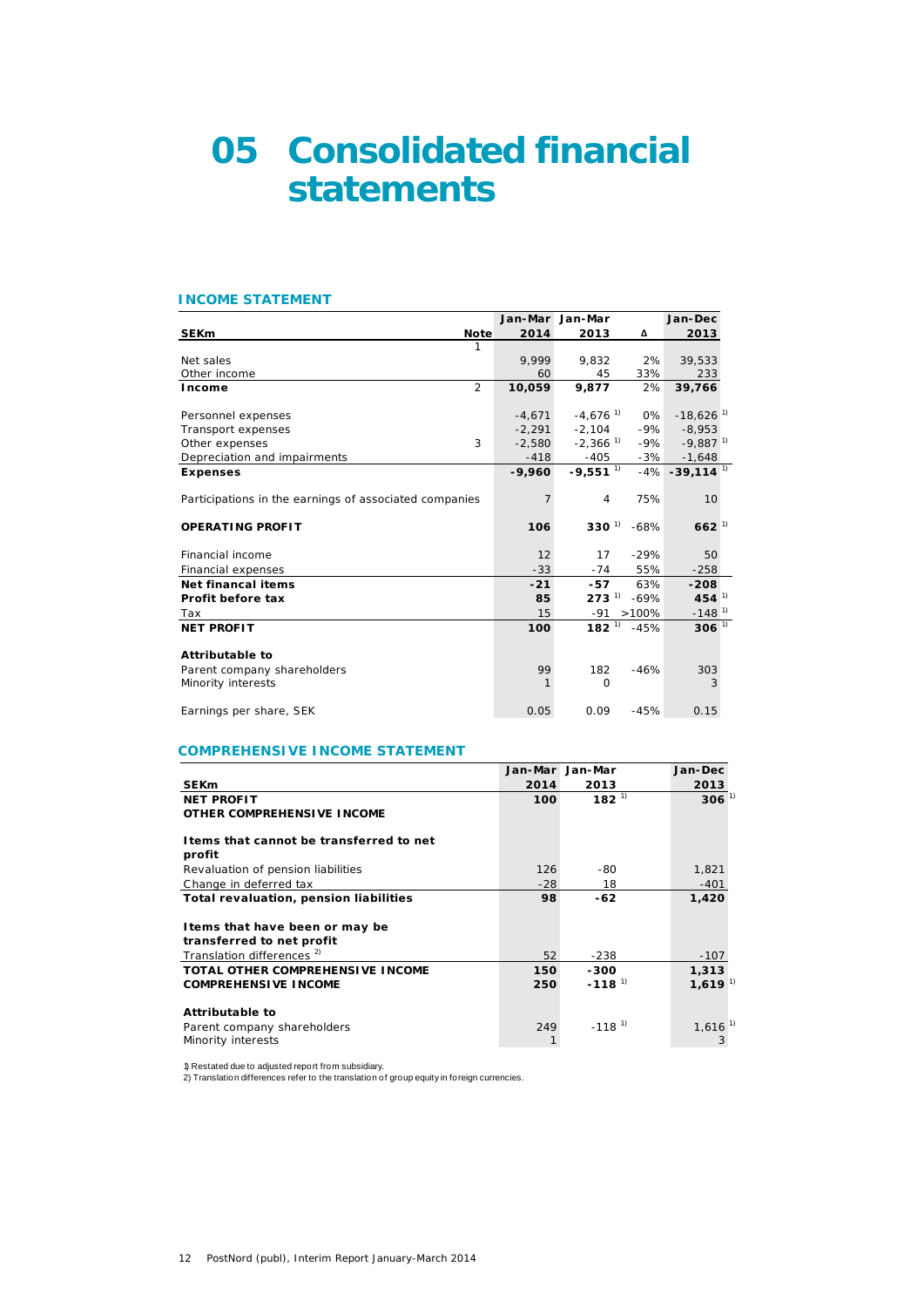## **BALANCE SHEETS**

|                                                           | <b>Mar 31</b> | Mar 31                        | Dec 31                                      |
|-----------------------------------------------------------|---------------|-------------------------------|---------------------------------------------|
| <b>SEKm</b><br>Note                                       | 2014          | 2013                          | 2013                                        |
| 1                                                         |               |                               |                                             |
| <b>ASSETS</b>                                             |               |                               |                                             |
| Goodwill                                                  | 3,317         | 3,229                         | 3,295                                       |
| Other intangible assets                                   | 1,560         | 1,506                         | $1,605^{1}$                                 |
| Tangible fixed assets                                     | 9,410         | $8,852$ <sup>1)</sup>         | $9,411^{1}$                                 |
| Participations in associated companies and joint ventures | 82            | 81                            | 65                                          |
| Financial investments                                     | 206           | 220                           | 211                                         |
| Long-term receivables                                     | 1,072         | 1,057                         | 1,015<br>$537^{1}$                          |
| Deferred tax assets                                       | 542           | 468<br>$15,413$ <sup>1)</sup> | $16,139$ <sup>1)</sup>                      |
| <b>Total fixed assets</b>                                 | 16,189        |                               |                                             |
| Inventories                                               | 235           | $193^{11}$                    | $226$ <sup>1)</sup>                         |
| Tax assets                                                | 322           | 342                           | 169                                         |
| Accounts receivable                                       |               | $4,702$ <sup>1)</sup>         | 4,626 $1$                                   |
|                                                           | 4,761         |                               |                                             |
| Prepaid expenses and accrued income                       | 1,536         | $1,292$ <sup>1)</sup>         | $1,526$ <sup>1)</sup>                       |
| Other receivables                                         | 489           | $329^{11}$                    | 509 <sup>1</sup>                            |
| Short-term investments                                    | 242           |                               | $150^{11}$                                  |
| Cash and cash equivalents                                 | 993           | 2,571                         | $1,981$ <sup>1)</sup>                       |
| Assets held for sale                                      | 377           | 324                           | 390                                         |
| <b>Total current assets</b>                               | 8,955         | $9,753$ <sup>1)</sup>         | $9,577$ <sup>1)</sup>                       |
|                                                           |               |                               |                                             |
| <b>TOTAL ASSETS</b>                                       | 25,144        |                               | $25,166$ <sup>1</sup> $25,716$ <sup>1</sup> |
| <b>EQUITY AND LIABILITIES</b>                             |               |                               |                                             |
| <b>EQUITY</b>                                             |               |                               |                                             |
| Capital stock                                             | 2,000         | 2,000                         | 2,000                                       |
| Other contributed equity                                  | 9,954         | 9,954                         | 9,954                                       |
| Reserves                                                  | $-1,865$      | $-6,127$                      | $-1,917$                                    |
| Retained earnings                                         | $-810$        | $1,571$ <sup>1)</sup>         | $-1,007$ <sup>1)</sup>                      |
| Total equity attributable to parent company               |               |                               |                                             |
| shareholders                                              | 9,279         | 7,398 $\overline{ }$          | $9,030$ <sup>1)</sup>                       |
|                                                           |               |                               |                                             |
| <b>Minority interests</b>                                 | 5             | З                             |                                             |
| <b>TOTAL EQUITY</b>                                       | 9,284         | 7,401                         | 9,034                                       |
|                                                           |               |                               |                                             |
| <b>LIABILITIES</b>                                        |               |                               |                                             |
| Long-term interest-bearing liabilities                    | 4,311         | 3,810                         | 4,315                                       |
| Other long-term liabilities                               | 39            | 52                            | $82^{11}$                                   |
| Pension provisions                                        | 33            | $2,791^{1}$                   | $375^{1}$                                   |
| Other provisions<br>3                                     | 1,337         | $1,571$ <sup>1)</sup>         | $1,386$ <sup>1)</sup>                       |
| Deferred tax liabilities                                  | 1,029         | $615^{1}$                     | $1,017$ <sup>1)</sup>                       |
| <b>Total long-term liabilities</b>                        | 6,749         | $8,839$ <sup>1)</sup>         | $7,175$ <sup>1)</sup>                       |
|                                                           |               |                               |                                             |
| Current interest-bearing liabilities                      | 244           | 383                           | 274                                         |
| Accounts payable                                          | 1,972         | $2.452^{1}$                   | $2,894$ <sup>1)</sup>                       |
| <b>Tax liabilities</b>                                    | 100           | 65                            | 88                                          |
| Other current liabilities                                 | 1,854         | $1,661$ <sup>1)</sup>         | $1.779^{1}$                                 |
| Accrued expenses and prepaid income                       | 4,251         | $4,044$ <sup>1)</sup>         | $3,917$ <sup>1)</sup>                       |
| 3<br>Other provisions                                     | 690           | 321                           | $555^{1}$                                   |
| <b>Total current liabilities</b>                          | 9,111         | $8,926$ <sup>1)</sup>         | $9,507$ <sup>1)</sup>                       |
|                                                           |               |                               |                                             |
| <b>TOTAL LIABILITIES</b>                                  | 15,860        | $17,765$ <sup>1)</sup>        | $16,682$ <sup>1)</sup>                      |
| TOTAL EQUITY AD LIABILITIES                               | 25,144        | $25,166$ <sup>1)</sup>        | $25,716$ <sup>1)</sup>                      |

1) Restated due to adjusted report from subsidiary.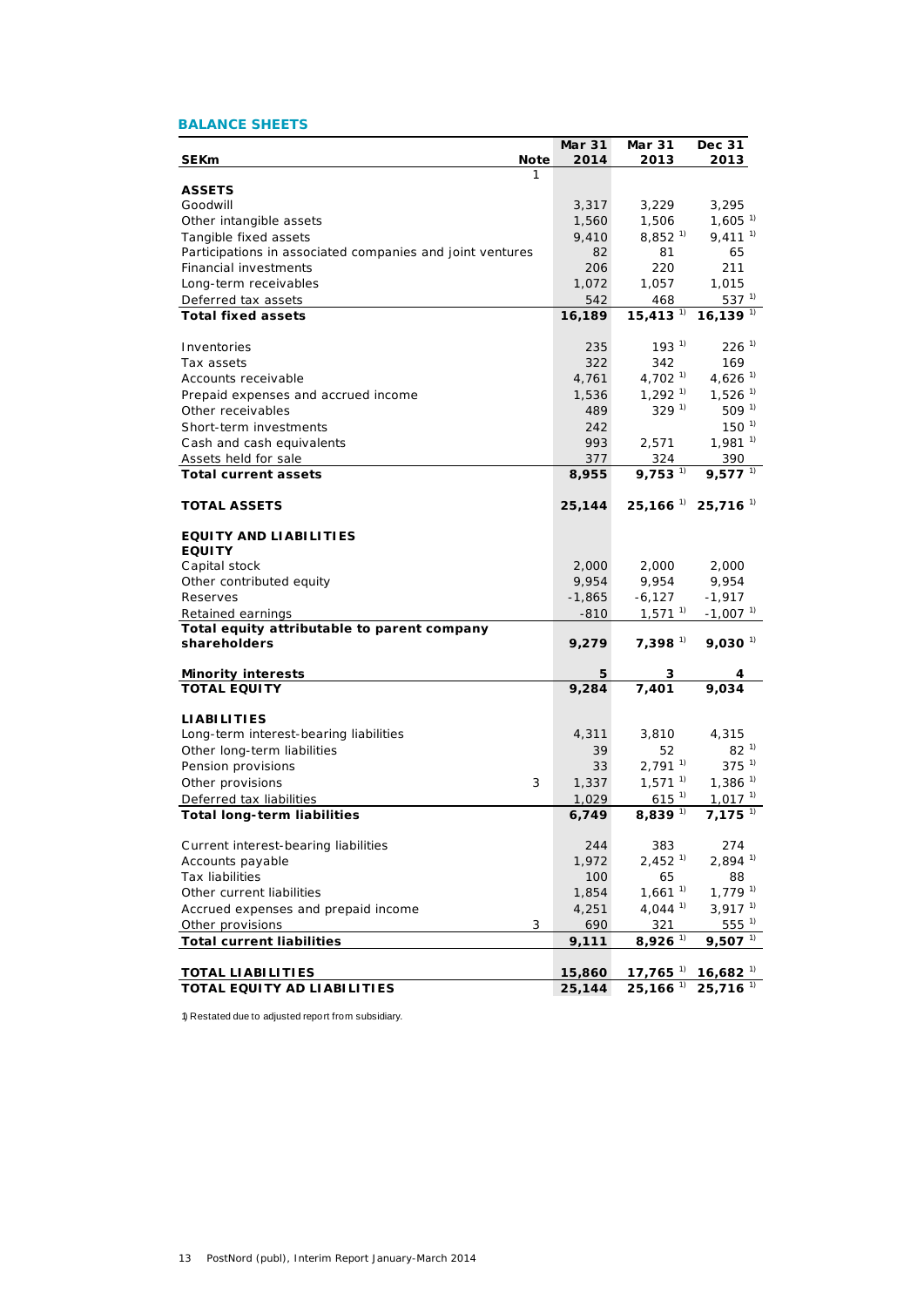## **STATEMENT OF CASH FLOWS**

|                                                               | Jan-Mar | Jan-Mar              | Jan-Dec                |  |
|---------------------------------------------------------------|---------|----------------------|------------------------|--|
| <b>SEKm</b>                                                   | 2014    | 2013                 | 2013                   |  |
| <b>OPERATING ACTIVITIES</b>                                   |         |                      |                        |  |
| Profit before tax                                             | 85      | $273^{1}$            | $454^{1}$              |  |
| Adjustments for non-cash items:                               |         |                      |                        |  |
| Reversal of depreciation and impairments                      | 418     | 405                  | 1,648                  |  |
| Profit from sale of subsidiaries                              |         |                      | -1                     |  |
| Capital gain/loss on sale of fixed assets                     | 6       | 39                   | 61                     |  |
| Change in pension liability                                   | 38      | 5.                   | 426                    |  |
| Other provisions                                              | 208     | 59                   | 402                    |  |
| Other items not affecting liquidity                           | 5       | -3                   |                        |  |
| Pensions paid                                                 | $-264$  | $-270$               | $-1,070$               |  |
| Other provisions, liquidity effect                            | $-123$  | $-111$               | -428                   |  |
| Tax paid                                                      | -8      | $-25$                | $45^{1}$               |  |
| Cash flows from operating activities before changes           |         |                      |                        |  |
| in working capital                                            | 365     | 372 $1$              | $1,537$ <sup>1)</sup>  |  |
|                                                               |         |                      |                        |  |
| Cash flows from changes in working capital                    |         |                      |                        |  |
| Increase(-)/decrease(+) in inventories                        | -9      | 1)                   | $-32^{1}$              |  |
| Increase(-)/decrease(+) in other operating receivables        | $-280$  | $394^{1}$            | $65^{1}$               |  |
| Increase(+)/decrease(-) in other operating liabilities        | $-557$  | $-314$ <sup>1)</sup> | $84^{1}$               |  |
| Other changes in working capital                              | 12      | $-27$ <sup>1)</sup>  | $3^{1}$                |  |
| Changes in working capital                                    | $-834$  | 53 $^{1}$            | $120^{1}$              |  |
|                                                               |         |                      |                        |  |
| Cash flows from operating activities                          | $-469$  | 425 $^{-1}$          | $1,657$ <sup>1)</sup>  |  |
| <b>INVESTING ACTIVITIES</b>                                   |         |                      |                        |  |
| Purchase of tangible fixed assets                             | $-330$  | $-503$               | $-1,896$               |  |
| Sale of tangible fixed assets                                 | 18      | 16                   | 62                     |  |
| Capitalized development expenditures                          | $-44$   | $-44$                | $-234$                 |  |
| Purchase of other intangible fixed assets                     | -3      | $-14$                | $-111$                 |  |
| Acquisition of subsidiaries, net liquidity effect             |         | $-210$               | $-336$                 |  |
| Change in financial assets                                    | $-104$  | $-2$                 | $-125$ <sup>1)</sup>   |  |
| Cash flows from investing activities                          | $-463$  | -757                 | $-2,640$ <sup>1)</sup> |  |
|                                                               |         |                      |                        |  |
| <b>FINANCING ACTIVITIES</b>                                   |         |                      |                        |  |
| Amortized loans                                               | $-200$  | $-50$                | $-219$                 |  |
| New loans raised                                              | 200     |                      | 400                    |  |
| Change in finance leasing liabilities                         |         | $-16$                | $-61$                  |  |
| Dividend paid to parent company owners                        |         |                      | -103                   |  |
| Dividend paid to minority interests                           |         |                      | $-2$                   |  |
| Change in pension benefits                                    | $-21$   | $-21^{1}$            | $-194$                 |  |
| Increase(+)/decrease(-) in other interest-bearing liabilities | $-34$   | $-50$                | 97                     |  |
| Cash flows from financing activities                          | $-55$   | $-137$               | $-82$                  |  |
|                                                               |         |                      |                        |  |
| <b>CASH FLOWS FOR THE PERIOD</b>                              | -987    | -469                 | $-1,065$ <sup>1)</sup> |  |
| Cash and cash equivalents, beginning of period                | 1,981   | 3,046                | 3,046                  |  |
| Translation difference in cash and cash equivalents           | $-1$    | -6                   | 0                      |  |
| Cash and cash equivalents, end of period                      | 993     | 2,571                | $1,981$ <sup>1)</sup>  |  |

1) Restated due to adjusted report from subsidiary.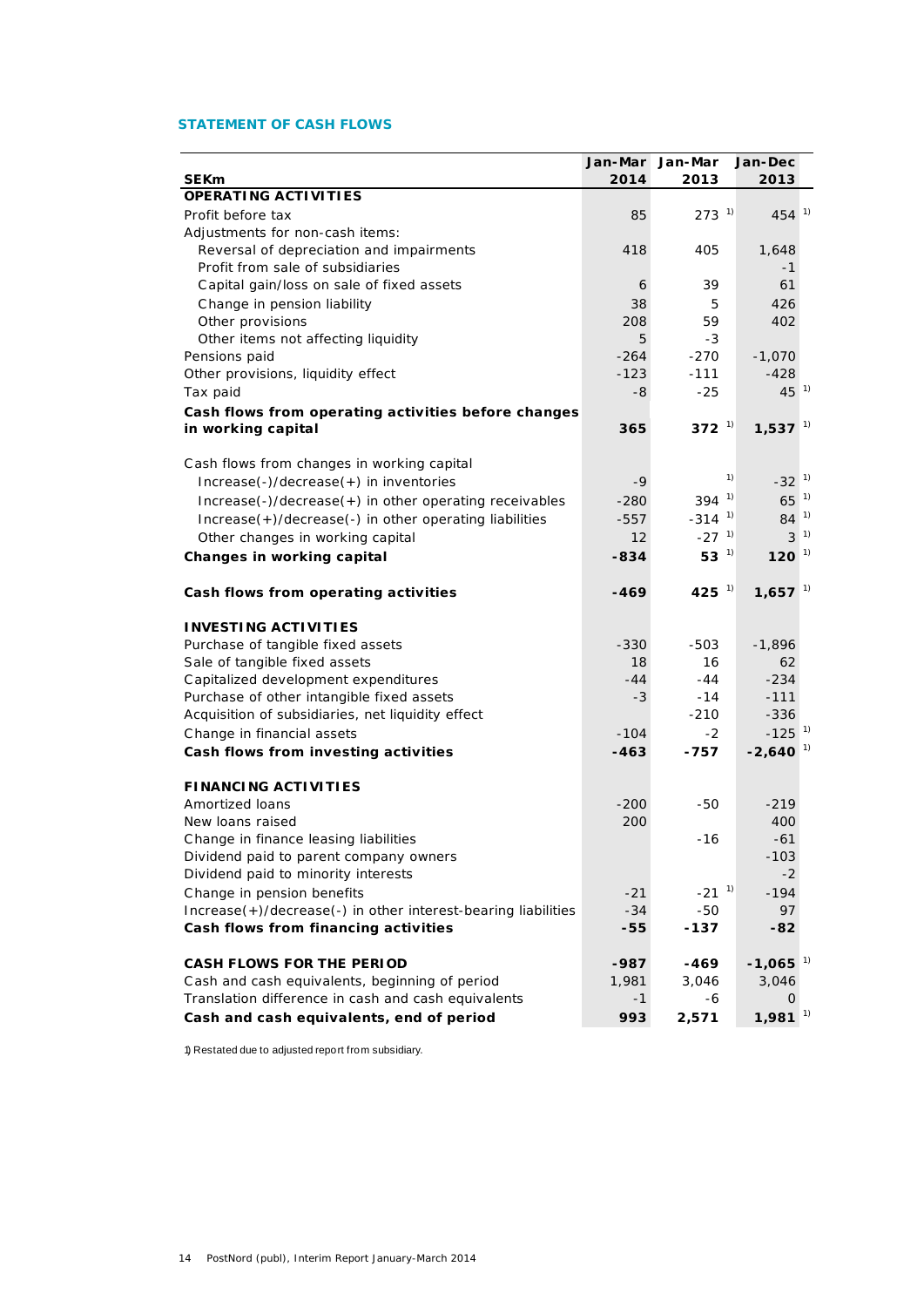## **STATEMENT OF CHANGES IN EQUITY**

|                                                         |                      | Equity attributable to parent company shareholders |                                         |                        |        |                              |                 |
|---------------------------------------------------------|----------------------|----------------------------------------------------|-----------------------------------------|------------------------|--------|------------------------------|-----------------|
| <b>SEK<sub>m</sub></b>                                  | Capital<br>stock $1$ | Contributed<br>equity                              | Translation<br>differences<br>in equity | Retained<br>earnings   | Total  | <b>Minority</b><br>interests | Total<br>equity |
| Beginning balance as of 01-01-2013                      | 2,000                | 9,954                                              | $-1,810$                                | $-2,614$               | 7,530  | 3                            | 7,533           |
| Adjusted beginning balance <sup>2)</sup>                |                      |                                                    |                                         | $-13$                  | $-13$  |                              | $-13$           |
| New beginning balance as of 01-01-201                   | 2.000                | 9.954                                              | $-1.810$                                | $-2.627$               | 7.517  | 3                            | 7.520           |
| Revaluation that cannot be transferred                  |                      |                                                    |                                         |                        |        |                              |                 |
| to net profit                                           |                      |                                                    |                                         |                        |        |                              |                 |
| Revaluation of pension liabilities                      |                      |                                                    |                                         | 1.821                  | 1.821  |                              | 1.821           |
| Deferred tax                                            |                      |                                                    |                                         | $-401$                 | $-401$ |                              | $-401$          |
| I tems that have been or may be                         |                      |                                                    |                                         |                        |        |                              |                 |
| transferred to net profit                               |                      |                                                    |                                         |                        |        |                              |                 |
| Other translation differences <sup>3)</sup>             |                      |                                                    | $-107$                                  |                        | $-107$ |                              | $-107$          |
| Total other comprehensive income                        |                      |                                                    | $-107$                                  | 1.420                  | 1.313  |                              | 1,313           |
| Net profit                                              |                      |                                                    |                                         | $303^{2}$              | 303    | 3                            | $306^{2}$       |
| Dividend $4$ )                                          |                      |                                                    |                                         | $-103$                 | $-103$ | $-2$                         | $-105$          |
| Ending balance as of 12-31-2013                         | 2,000                | 9.954                                              | $-1,917$                                | $-1,007$               | 9.030  | 4                            | 9.034           |
| Beginning balance as of 04-01-2013                      | 2,000                | 9,954                                              | $-1,917$                                | $-1,007$ <sup>2)</sup> | 9,030  | 4                            | $9,034^{2}$     |
| Revaluation that cannot be transferred<br>to net profit |                      |                                                    |                                         |                        |        |                              |                 |
| Revaluation of pension liabilities                      |                      |                                                    |                                         | 126                    | 126    |                              | 126             |
| Deferred tax                                            |                      |                                                    |                                         | $-28$                  | $-28$  |                              | $-28$           |
| I tems that have been or may be                         |                      |                                                    |                                         |                        |        |                              |                 |
| transferred to net profit                               |                      |                                                    |                                         |                        |        |                              |                 |
| Other translation differences <sup>3)</sup>             |                      |                                                    | 52                                      |                        | 52     |                              | 52              |
| Total other comprehensive income                        |                      |                                                    | 52                                      | 98                     | 150    |                              | 150             |
| Net profit                                              |                      |                                                    |                                         | 99                     | 99     | 1                            | 100             |
| Ending balance as of 03-31-2014                         | 2.000                | 9.954                                              | $-1.865$                                | $-810$                 | 9.279  | 5                            | 9.284           |

1) Number of shares is 2,000,000,001: 1,524,905,971 ordinary shares and 475,094,030 series B shares.

2) Restated due to adjusted report from subsidiary; total of SEK -29m. 3) Refers to translation differences in group equity.

4) A dividend of SEK 103m, representing SEK 0.05 per share, was distributed by the parent company to the owners. Svensk Adressändring AB anc<br>Adresspoint AB distributed a dividend of SEK 2m to minority interests.

### **NOTES**

### Note 1 Accounting principles

The consolidated financial statements were prepared in accordance with International Financial Reporting Standards (IFRS), issued by the International Accounting Standards Board (IASB), together with interpretation statements from the International Financial Reporting Interpretations Committee (IFRIC), to the extent that they have been approved by the European Commission for application within the European Union. In addition to IFRS, additional rules from the Swedish Annual Accounts Act and the Swedish Financial Reporting Board's RFR 1, Supplemental Financial Statements for Groups, were also applied. PostNord's interim report is prepared in accordance with IAS 34, Interim Financial Reporting, and with supplementary rules from the Annual Accounts Act. The same accounting principles and methods of calculation were used in this interim report as in the 2013 Annual Report, except as otherwise specified below with respect to changes in accounting principles.

The parent company applies the Annual Accounts Act and RFR 2, Accounting for Legal Entities; in effect, the same accounting principles as the group. The differences between the parent company's and the group's accounting principles result from the parent company's limitations in applying IFRS as a consequence of the Annual Accounts Act and the Act on Safeguarding of Pension Commitments, and are to some extent based on tax considerations. The same accounting principles and methods of calculation were used in this interim report as in the 2013 Annual Report.

### *Changes in accounting principles*

Changes in accounting principles applicable as of January 1, 2014 due to changes to IFRS are described below. Other changes to IFRS valid as of 2014 have not had any material effect.

*IFRS 10, Consolidated Financial Statements*, is a new standard with new principles for assessing when control exists over an investee that must thereby be included in the consolidated financial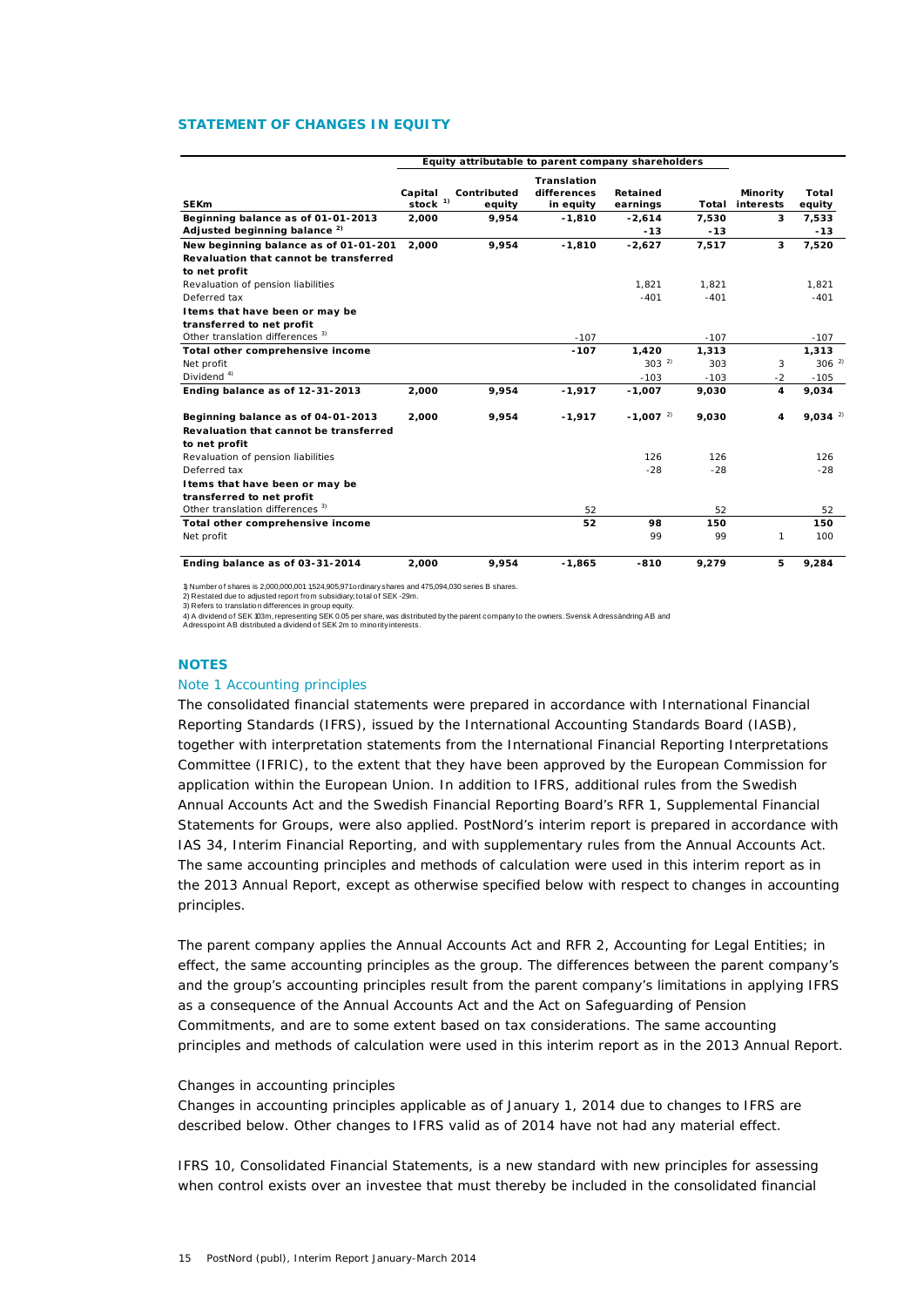statements. Control requires that the parent company have exposure or rights to variable returns by virtue of its involvement with the investee and the ability to affect those returns through power over an investee. Based on current conditions, the revised IFRS 10 will not have an effect on the group's consolidation of subsidiaries.

*IFRS 11, Joint Arrangements,* is a new standard outlining the accounting by joint ventures and joint operations. The proportional method or equivalent is use for joint operations, while the equity method is used for reporting joint ventures. It will no longer be permissible to use the proportional method for joint ventures. The standard will not have an effect on the group.

*IFRS 12, Disclosure of Interests in Other Entities*, is a new standard for information on investments in subsidiaries, joint ventures, associated companies and separate unconsolidated units. For the group, the standard chiefly involves increased disclosure requirements concerning risks.

## Note 2 Segment reporting

PostNord's organization into business units is based on the manner in which PostNord is governed and activities are reported to management. Market pricing applies to internal dealings between PostNord business units. There is no latitude for making external purchases where the service in question is available internally. In PostNord's operational structure, though not in its legal structure, cost distribution of corporate shared service functions is at cost price with full allocation of costs.

### *Segments*

*Mail Denmark* provides distribution solutions in the Danish communication market through its nationwide distribution network. The business area offers physical and digital mail, direct mail and newspaper services, as well as facility management and parcel services.

*Mail Sweden* provides distribution solutions in the Swedish communication market through its nationwide distribution network. The business area offers physical and digital mail, direct mail and newspaper services, as well as drop-off and collection of parcels.

*Logistics* operates in the Nordic logistics market in the areas of parcels, messaging and express, consignment freight, mixed cargo, thermal, Air & Ocean and third-party logistics. Logistics has a comprehensive offering and distribution network for businesses and individual customers in the Nordic market. Parcel services in Denmark are handled by business area Mail Denmark.

*Strålfors* operates in the area of information logistics. The company develops and offers communication solutions that create stronger, more personalised customer relationships for companies that have large customer bases. Strålfors is a Nordic leader in its field and has operations in the Nordic region and several other European countries.

## *Other and Eliminations*

*Other* comprises shared services and corporate functions including the parent company, provisions for changes in group functions in Sweden and Denmark and group adjustments. The adjustments are IFRS adjustments regarding pensions in accordance with IAS 19, Employee Benefits, and finance leasing in accordance with IAS 17, Lease Agreements. From Other, service costs for shared services and corporate functions are allocated to the business areas. Cost allocations are taken up as income in Other under Other Income, Internal. Within the business areas, cost allocations are recognized in Other Expenses.

*Eliminations* include the elimination of internal transactions.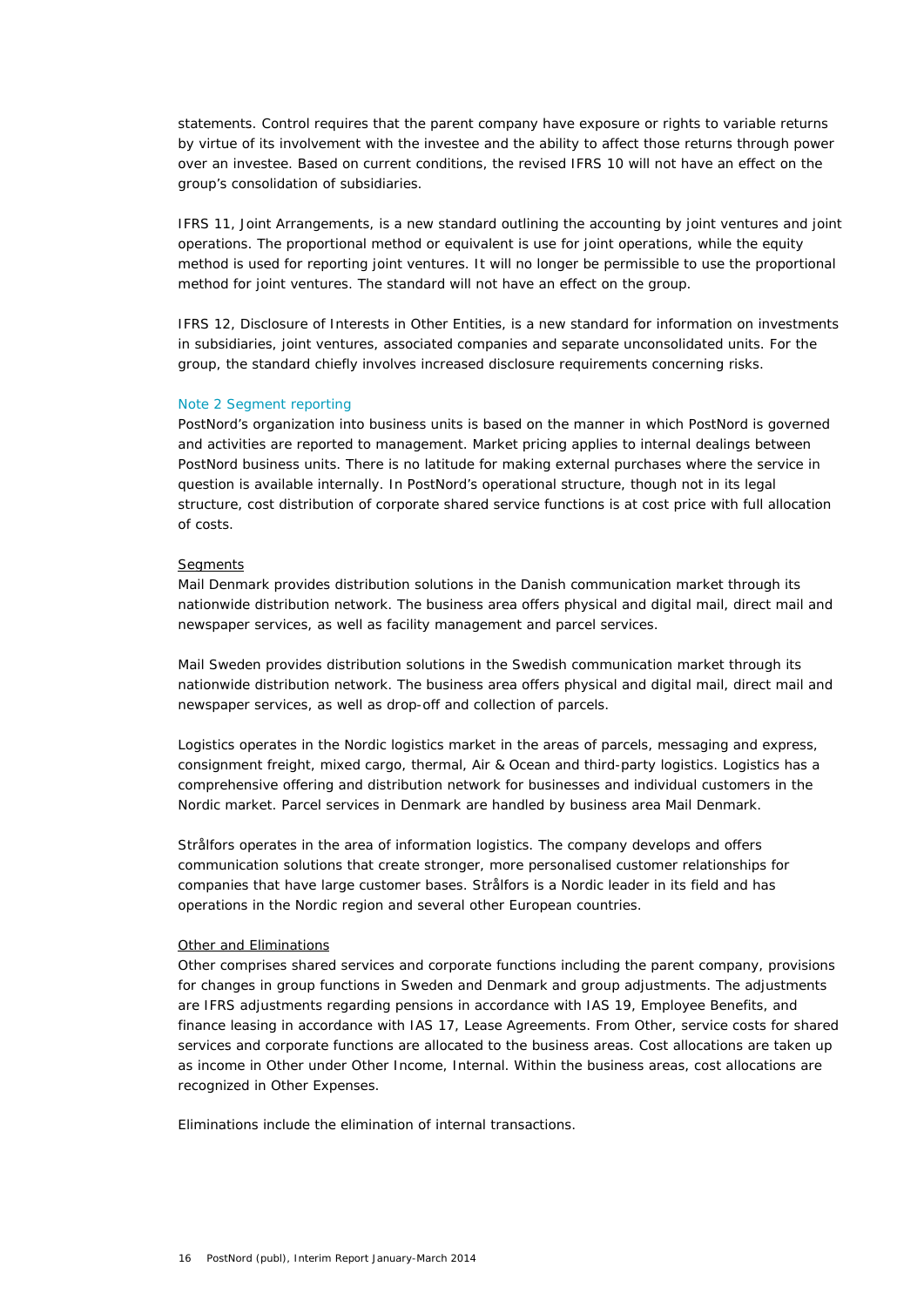|                                                            |                     | Mail           |                    |          |                                  |           |                  |                      |              |            |                     |                  |          |                                       |
|------------------------------------------------------------|---------------------|----------------|--------------------|----------|----------------------------------|-----------|------------------|----------------------|--------------|------------|---------------------|------------------|----------|---------------------------------------|
|                                                            | <b>Mail Denmark</b> |                | <b>Mail Sweden</b> |          |                                  | Logistics | <b>Strålfors</b> |                      |              | Other      | <b>Eliminations</b> |                  |          | <b>PostNord Group</b>                 |
| Jan-Mar, SEKm                                              | 2014                | 2013           | 2014               | 2013     | 2014                             | 2013      | 2014             | 2013                 | 2014         | 2013       | 2014                | 2013             | 2014     | 2013                                  |
|                                                            |                     |                |                    |          |                                  |           |                  |                      |              |            |                     |                  |          |                                       |
| Net sales, external                                        | 2,249               | 2.261          | 3.774              | 3.822    | 3.316                            | 3.095     | 660              | 654                  | $\Omega$     |            |                     |                  | 9.999    | 9.832                                 |
| Net sales, internal                                        | 92                  | 110            | 31                 | 30       | 79                               | 66        | 21               | 28                   |              | 1          | $-224$              | $-235$           | $\Omega$ | $\Omega$                              |
| <b>Total net sales</b>                                     | 2,341               | 2,371          | 3.805              | 3.852    | 3.395                            | 3.161     | 681              | 682                  | $\mathbf{1}$ | 1          | $-224$              | $-235$           | 9,999    | 9.832                                 |
| Other income, external                                     | $\mathfrak{p}$      | $-1$           | 16                 | 12       | 15                               | 10        |                  | $\overline{2}$       | 26           | 22         |                     |                  | 60       | 45                                    |
| Other income, internal                                     | 12                  | 11             | 182                | 188      | 164                              | 315       | $\Omega$         | $\circ$              | 812          | 762        |                     | $-1.170 - 1.276$ | $\Omega$ | $\circ$                               |
| <b>Total income</b>                                        | 2,355               | 2,381          | 4.003              | 4.052    | 3,574                            | 3.486     | 682              | 684                  | 839          | 785        |                     | $-1,394 - 1,511$ | 10,059   | 9,877                                 |
| Personnel expenses                                         | $-1.403$            | $-1.404$       | $-1.964$           | $-1.956$ | $-970$                           | $-912$    | $-215$           | $-216$ <sup>1)</sup> | $-129$       | $-188$     | 10 <sup>1</sup>     |                  | $-4.671$ | $-4.676$ <sup>1)</sup>                |
| Transport expenses                                         | $-180$              | $-202$         | $-659$             | $-635$   | $-1.645$                         | $-1.592$  | $-28$            | $-14$                | $-2$         | $-2$       | 223                 | 341              | $-2.291$ | $-2.104$                              |
| Other expenses                                             | $-698$              | $-685$         | $-1.180$           | $-1.100$ | $-864$                           | $-820$    | $-402$           | $-387$ <sup>1)</sup> | $-597$       | $-545$     | 1.161               | 1.170            | $-2,580$ | $-2,367$ <sup>1)</sup>                |
| Depreciation and impairments                               | $-97$               | $-103$         | $-101$             | $-93$    | $-104$                           | $-96$     | $-48$            | $-52$                | $-68$        | $-60$      |                     |                  | $-418$   | $-404$                                |
| <b>Total expenses</b><br>Participations in the earnings of | $-2,378 - 2,394$    |                |                    |          | $-3,904 - 3,784 - 3,583 - 3,420$ |           | $-693$           | $-669$ <sup>1)</sup> | $-796$       | $-795$     | 1,394               |                  |          | $1,511 - 9,960 - 9,551$ <sup>1)</sup> |
| associated companies and joint                             |                     |                |                    |          |                                  |           |                  |                      |              |            |                     |                  |          |                                       |
| ventures                                                   |                     | $\overline{4}$ |                    |          |                                  |           |                  |                      |              |            |                     |                  |          | 4                                     |
| OPERATING PROFIT                                           | $-16$               | $-9$           | 99                 | 268      | $-9$                             | 66        | $-11$            | 15                   | 43           | $-10$      | $\Omega$            | 0                | 106      | $330^{-1}$                            |
| Net financial items                                        |                     |                |                    |          |                                  |           |                  |                      |              |            |                     |                  | $-21$    | $-57$                                 |
| Profit before tax                                          |                     |                |                    |          |                                  |           |                  |                      |              |            |                     |                  | 85       | $273^{11}$                            |
| Tax                                                        |                     |                |                    |          |                                  |           |                  |                      |              |            |                     |                  | 15       | $-91^{1}$                             |
| Net profit                                                 |                     |                |                    |          |                                  |           |                  |                      |              |            |                     |                  | 100      | $182^{11}$                            |
| Operating capital                                          | 3,028               | 3.170          | 2.000              | 1,331    | 5,538                            | 5,212     | 1,476            | $1,525$ <sup>1</sup> | $-636$       | $-801^{2}$ | 6                   | 102              | 11,412   | $10,539^{2}$                          |
| Investments in tangible and<br>intangible fixed assets     | 20                  | 51             | 202                | 301      | 102                              | 131       | 9                | 17                   | 44           | 61         |                     |                  | 377      | 561                                   |
|                                                            |                     |                |                    |          |                                  |           |                  |                      |              |            |                     |                  |          |                                       |

1) Restated due to adjusted report from subsidiary. 2) Restated due to revised definition of "operating capital" for the group total.

## Note3 Other provisions

|                                                                                      | 2014                        |                |                 |                       |                |                 | 2013                                               |                |       |                   |          |                           |
|--------------------------------------------------------------------------------------|-----------------------------|----------------|-----------------|-----------------------|----------------|-----------------|----------------------------------------------------|----------------|-------|-------------------|----------|---------------------------|
|                                                                                      |                             |                |                 |                       | Transla-       |                 |                                                    |                |       |                   | Transla- |                           |
| Jan-Mar, SEKm                                                                        | <b>Beginning</b><br>balance | Pro-           | visions versals | Re- Utiliza-<br>tions | tion           | effects balance | <b>Ending Beginning</b><br>balance visions versals | Pro-           | Re-   | Utiliza-<br>tions | tion     | Endina<br>effects balance |
| Restructuring activities                                                             |                             |                |                 |                       |                |                 |                                                    |                |       |                   |          |                           |
| Personnel reductions                                                                 | 751                         | 221            | $-9$            | $-121$                | $-1$           | 841             | 713                                                | 84             | $-15$ | $-116$            | $-9$     | 657                       |
| Other closure costs                                                                  | 37                          |                |                 | $-3$                  | 1              | 35              | 37                                                 |                |       | $-2$              |          | 35                        |
| Total                                                                                | 788                         | 221            | $-9$            | $-124$                | $\Omega$       | 876             | 750                                                | 84             | $-15$ | $-118$            | $-9$     | 692                       |
| <b>Future conditional pension</b><br>commitments as per<br>"Transitional Provisions" |                             |                |                 |                       |                |                 |                                                    |                |       |                   |          |                           |
| Commitments                                                                          | 747                         | 13             |                 |                       |                | 760             | 781                                                | 12             |       |                   |          | 793                       |
| Special payroll tax                                                                  | 181                         | 3              |                 |                       |                | 184             | 189                                                | 3              |       |                   |          | 192                       |
| Total                                                                                | 928                         | 16             |                 |                       |                | 944             | 970                                                | 15             |       |                   |          | 985                       |
| Other                                                                                |                             |                |                 |                       |                |                 |                                                    |                |       |                   |          |                           |
| Job-related injuries<br>Pension adjustments in relation to                           | 42                          |                |                 |                       |                | 42              | 43                                                 | $\mathbf{1}$   |       | $-2$              |          | 42                        |
| Danish State                                                                         | 43                          |                | $-13$           | $-5$                  |                | 25              | 40                                                 |                |       | $-1$              | $-2$     | 37                        |
| Provision, commemorative awards                                                      | 140                         | 2              |                 | $-4$                  | $\overline{2}$ | 140             | 141                                                | 3              |       | $-5$              | $-3$     | 136                       |
| Total                                                                                | 225                         | $\overline{a}$ | $-13$           | $-9$                  | $\overline{2}$ | 207             | 224                                                | $\overline{4}$ |       | $-8$              | $-5$     | 215                       |
| <b>Total provisions</b>                                                              | 1,941                       | 239            | $-22$           | $-133$                | $\overline{2}$ | 2,027           | 1.944                                              | 103            | $-15$ | $-126$            | $-14$    | 1,892                     |
| Of which, current provisions                                                         | 555                         |                |                 |                       |                | 690             | 359                                                |                |       |                   |          | 321                       |
| Of which, long-term provisions                                                       | 1,386                       |                |                 |                       |                | 1,337           | 1,585                                              |                |       |                   |          | 1,571                     |

Other provisions totaled SEK 2,027m (1,892) as of March 31, 2014. During the quarter, provisions for restructuring charges impacting earnings totaled SEK 212m (SEK 221m in new provisions; SEK 9m in reversals). The utilization of provisions during the quarter totaled SEK 133m, of which SEK 130m comprised payments of personnel expenses.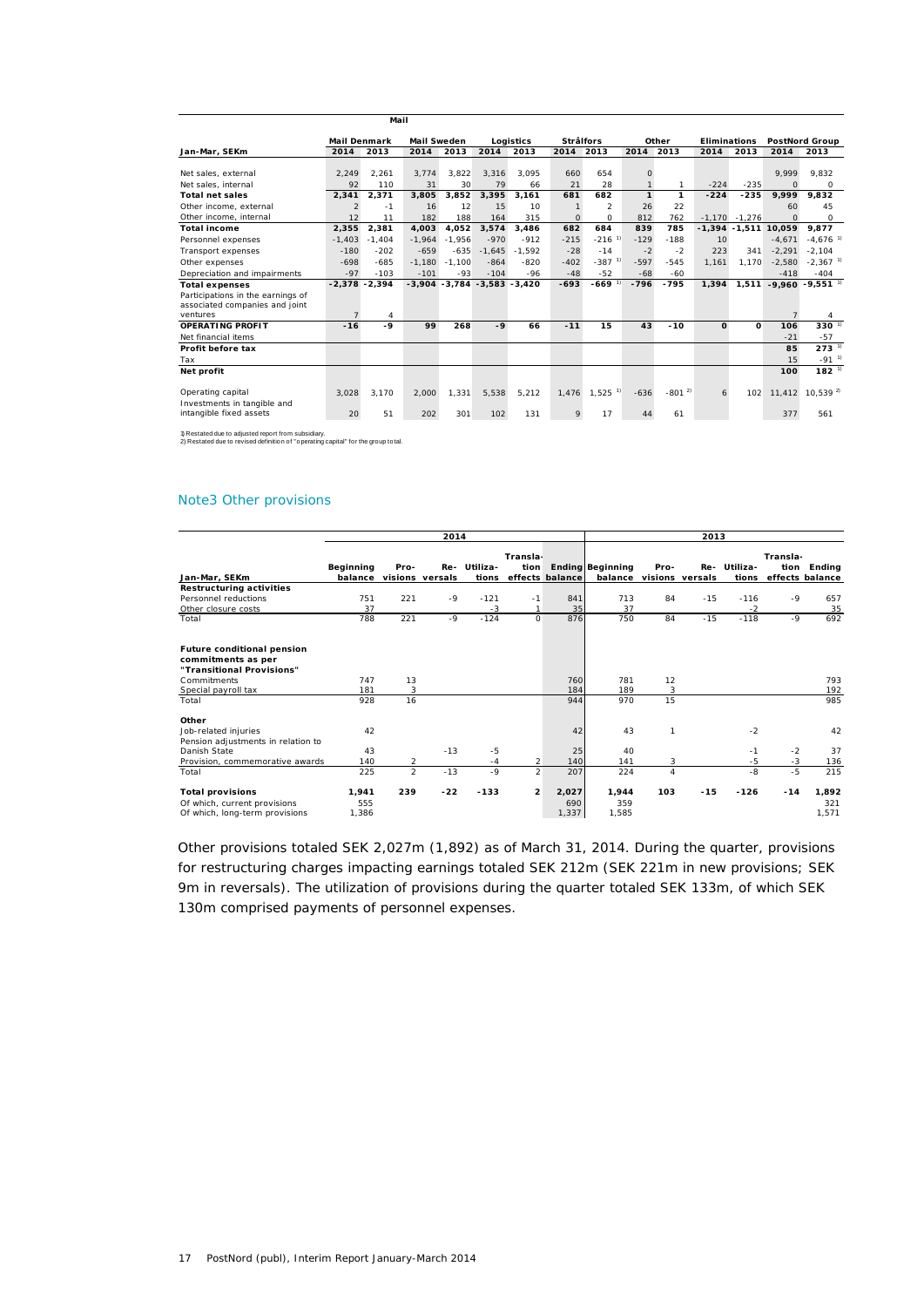#### *Restructuring measures*

|     |      | 2013                            |
|-----|------|---------------------------------|
| 28  | 61   | 56                              |
| 83  | 5    | 153                             |
| 49  | $-1$ | 12                              |
| 17  |      | 30                              |
| 35  |      | 190                             |
| 212 | 69   | 441                             |
|     | 2014 | Jan-Mar Jan-Mar Jan-Dec<br>2013 |

A new organization comprised of country units was introduced on March 31, 2014, entailing personnel reductions within administration. Together with the group's other cost reduction measures, this resulted in provisions totaling SEK 212m during the first quarter.

## *Future conditional pension commitments*

The impact on profit of future conditional pension commitments pursuant to the "Transitional Regulations" is reported as personnel expense.

## *Other provisions*

The effect of pension settlements to the Danish State and provisions for commemorative awards is reported as personnel expense.

### Note 4 Financial instruments

For all financial assets and liabilities, reported value is considered to constitute a fair approximation of fair value with the exception of the group's long-term interest-bearing liabilities. Fair value of long-term interest-bearing liabilities totaled SEK 4,399m (3,858) as of March 31, 2014, while the reported value at the same date totaled SEK 4,311m (3,810). All financial assets and liabilities reported at fair value in the balance sheet are Level 2; see also PostNord's Annual Report, Note 29, Financial Risk Management and Financial Instruments.

|                                             | Mar 31 | Mar 31                  | Dec 31 |
|---------------------------------------------|--------|-------------------------|--------|
| Reported and fair value of financial assets | 2014   | 2013                    | 2013   |
| and liabilities, SEKm                       |        | Level 2 Level 2 Level 2 |        |
| <b>Financial investments</b>                |        |                         |        |
| Endowment insurance policies                | 144    | 148                     | 145    |
| Other current receivables                   |        |                         |        |
| Currency derivatives                        | 10     | 5                       | 12     |
| <b>Terminal settlements</b>                 | 366    | 438                     | 334    |
| Cash and cash equivalents                   |        |                         |        |
| Commercial paper                            | 345    | 929                     | 295    |
| <b>Total financial assets</b>               | 865    | 1.520                   | 786    |
|                                             |        |                         |        |
| Other current liabilities                   |        |                         |        |
| Currency derivatives                        | 15     | 20                      | 8      |
| <b>Terminal settlements</b>                 | 473    | 364                     | 289    |
| <b>Total financial liabilities</b>          | 488    | 384                     | 297    |
|                                             |        |                         |        |

#### *Net borrowings*

|                                               | Mar 31 | Mar 31 | Dec 31 |
|-----------------------------------------------|--------|--------|--------|
| Net borrowings, SEKm                          | 2014   | 2013   | 2013   |
| Commercial paper                              | 201    | 349    | 200    |
| Credit institution financing                  | 31     |        | 62     |
| <b>Total current liabilities</b>              | 232    | 349    | 262    |
|                                               |        |        |        |
| Real estate mortgage                          | 1.189  | 1101   | 1.189  |
| MTN                                           | 2,937  | 2540   | 2,937  |
| <b>Total long-term liabilities</b>            | 4,126  | 3.641  | 4,126  |
| <b>Total financial liabilities</b>            | 4,358  | 3,990  | 4,388  |
|                                               |        |        |        |
| Investments with maturities up to 3 months    | 345    | 929    | 295    |
| Cash and bank balances, excl. cash in hand    | 550    | 1547   | 1,521  |
| Cash and cash equivalents, excl. cash in hand | 895    | 2,476  | 1,816  |
| <b>Net borrowings</b>                         | 3,463  | 1.514  | 2,572  |

1) Credit facilities of SEK 2,000m are not included in net borrowing and can be used for short- and long-term borrowing.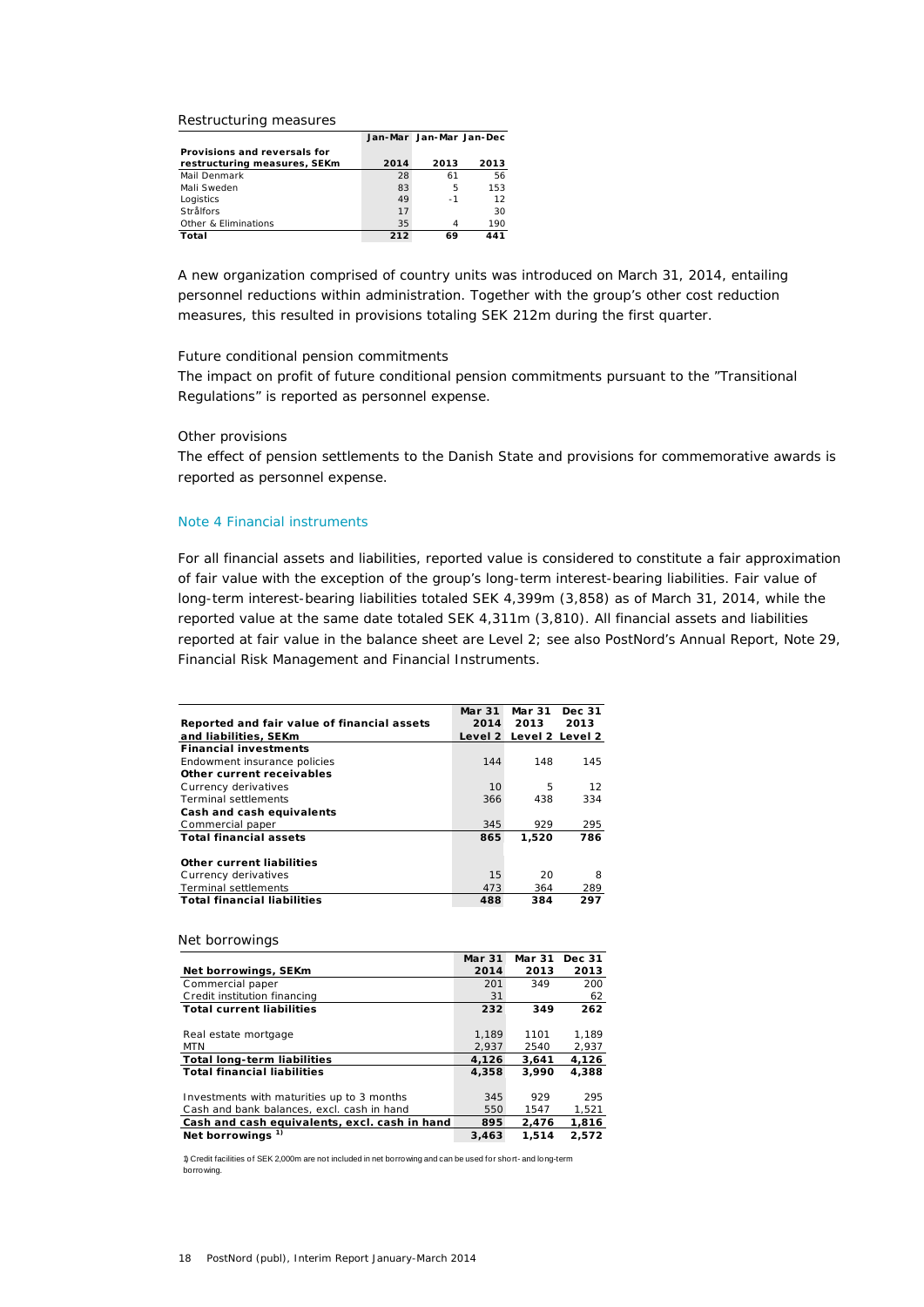## Note 5 Investment commitments

As of March 31, 2014 PostNord Group had contracted to acquire tangible fixed assets for a total of SEK 903m (513), related primarily to transport and sorting equipment and vehicles. Investment commitments of SEK 506m (382) were made in conjunction with the new terminal structure for Mail Sweden, and SEK 240m was related to the replacement of equipment in the business area's terminals. It is expected that most commitments will be settled in late 2014-early 2015.

## Note 6 Acquisitions and divestments

| Effect of acquisitions and divestments on assets    | $2014$ <sup>1)</sup>            | 2013                                  |        |
|-----------------------------------------------------|---------------------------------|---------------------------------------|--------|
| and liabilities, SEKm                               | <b>Acquisitions Divestments</b> | <b>Total Acquisitions Divestments</b> | Total  |
| Goodwill                                            |                                 | 167                                   | 167    |
| Other intangible fixed assets                       |                                 | 30                                    | 30     |
| Other fixed assets                                  |                                 | 193                                   | 193    |
| <b>Total fixed assets</b>                           |                                 | 390                                   | 390    |
| Current assets                                      |                                 | 86                                    | 86     |
| <b>TOTAL ASSETS</b>                                 |                                 | 476                                   | 476    |
| <b>TOTAL LIABILITIES</b>                            |                                 | $-175$<br>-1                          | $-176$ |
| <b>NET ASSETS</b>                                   |                                 | 301<br>$-1$                           | 300    |
| Capital gain on divested businesses/group companies |                                 | $-1$                                  | $-1$   |
| Other items affecting cash flow                     |                                 | -54                                   | -54    |
| Purchase consideration paid/received                |                                 | $-301$                                | $-301$ |
| Cash and cash equivalents (acquired/divested)       |                                 | 19                                    | 19     |
| Net effect on cash and cash equivalents             |                                 | -336                                  | -336   |

1) No acquisitions or divestments were made during the first quarter of 2014.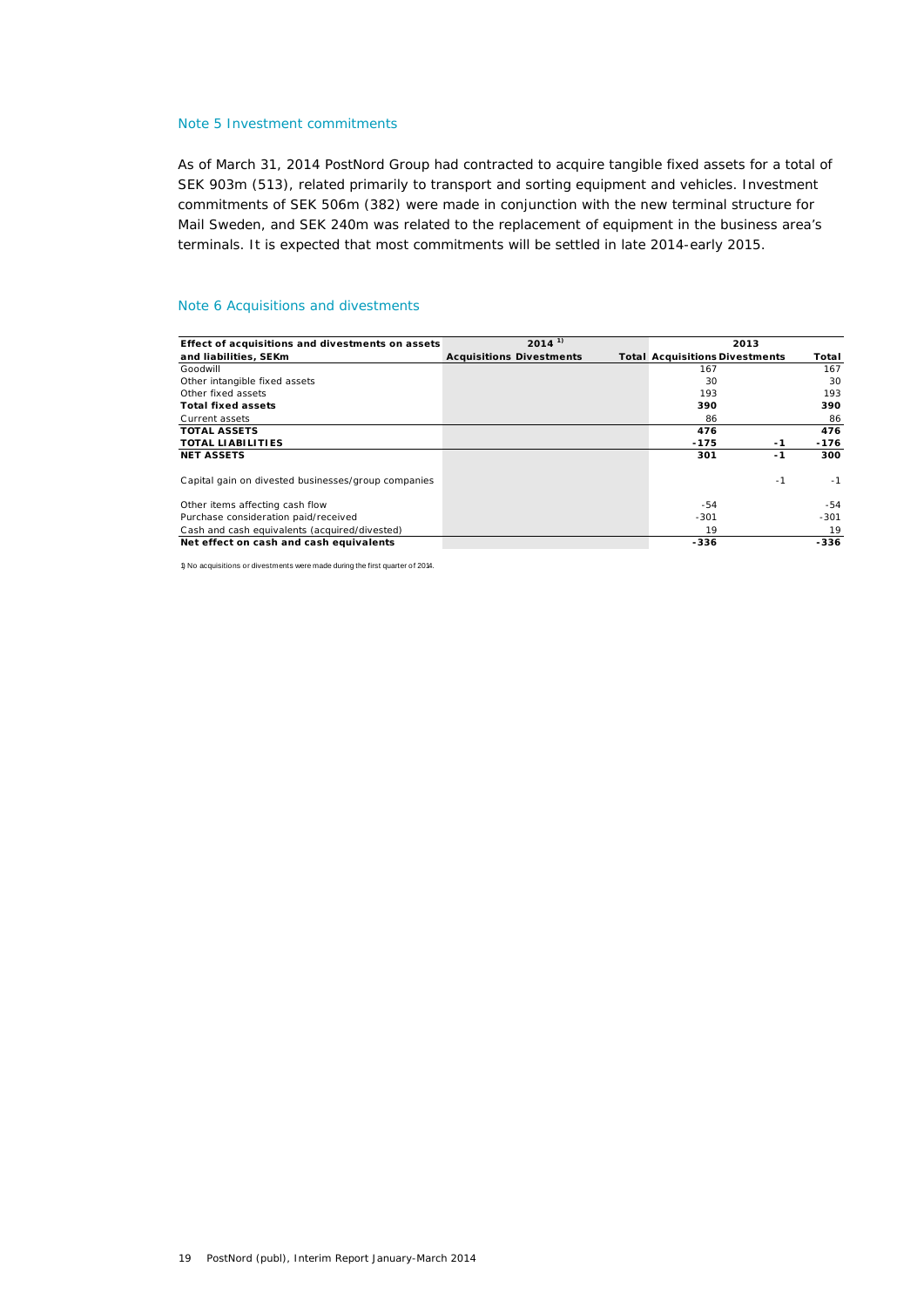## Note 7 Definitions

| ADM (addressed direct mail)                             | Direct mail personally addressed to an individual. ADM is sent with a<br>personal message when companies want to build relationships with<br>existing customers and identify new customers.                                                                                                                              |
|---------------------------------------------------------|--------------------------------------------------------------------------------------------------------------------------------------------------------------------------------------------------------------------------------------------------------------------------------------------------------------------------|
| Average number of employees                             | The total number of paid employee hours divided by the standard<br>number of hours for a full-time employee during the cumulative period<br>from the beginning of the year.                                                                                                                                              |
| C-mail                                                  | In Denmark, mail with special posting conditions processed in a<br>production flow for distribution within two to four days after mailing.                                                                                                                                                                               |
| Corporate I mage                                        | Based on a survey in which individuals in Denmark and Sweden<br>respond to questions on their perceptions of Post Danmark and Posten,<br>respectively. Results are reported in an index covering three key<br>dimensions: overall opinion, emotional appeal and rational appeal.                                         |
| Customer value index                                    | Based on PostNord's measuring tool used to continuously monitor<br>customer satisfaction and customers' perceptions of the business.                                                                                                                                                                                     |
| Earnings per share                                      | Share of net earnings attributable to parent company shareholders<br>divided by the average number of shares outstanding.                                                                                                                                                                                                |
| <b>EBITDA</b>                                           | Operating profit excluding depreciation and impairments.                                                                                                                                                                                                                                                                 |
| <b>Employee satisfaction index</b><br>(MIX)             | Part of the group's employee survey. Results show level of employee<br>commitment.                                                                                                                                                                                                                                       |
| <b>Financial preparedness</b>                           | Cash and cash equivalents plus unutilized committed credit line.                                                                                                                                                                                                                                                         |
| Leadership index (LIX)                                  | Part of the group's employee survey. Results show employees'<br>perceptions of immediate supervisors' leadership.                                                                                                                                                                                                        |
| Net debt<br>(new definition as of 2014)                 | Interest-bearing debt (including pension provisions) less cash and cash<br>equivalents, financial receivables and current interest-bearing<br>receivables. (Non-financial receivables and current interest-bearing<br>receivables were not previously included.)                                                         |
| Net debt/EBITDA                                         | Net debt divided by EBITDA (rolling 12-month).                                                                                                                                                                                                                                                                           |
| Net debt ratio                                          | Net debt divided by equity.                                                                                                                                                                                                                                                                                              |
| Non-priority mail                                       | Mail processed in a production flow for distribution within three<br>(Denmark: four) business days after mailing.                                                                                                                                                                                                        |
| <b>Operating capital</b><br>(new definition as of 2014) | Non-interest-bearing assets less non-interest-bearing liabilities. (Tax-<br>and pension-related items were not previously included in calculation.)                                                                                                                                                                      |
| Operating margin                                        | Operating earnings as a percentage of income (net sales and other<br>income). The calculation of operating margin by business area includes<br>sales to other business operations and to parent company functions.                                                                                                       |
| Priority mail                                           | Mail processed in a production flow for delivery on the first business<br>day after mailing.                                                                                                                                                                                                                             |
| Return on equity (ROE)                                  | Net profit for the 12 months to the end of the period divided by<br>average equity for the 12 months to the end of the period.                                                                                                                                                                                           |
| Return on operating capital                             | Operating profit for the 12 months to the end of the period divided by<br>average operating capital for the 12 months to the end of the period.                                                                                                                                                                          |
| <b>Sick leave</b>                                       | Sick leave in relation to regular contracted working hours.                                                                                                                                                                                                                                                              |
| UDM (unaddressed direct mail)                           | Direct mail sent without personal address by companies that, for<br>instance, do not have their own client register or wish to reach a new<br>target group. Through UDM, the customer has the option of reaching<br>out widely to all national households or businesses or targeting<br>mailings to a specific audience. |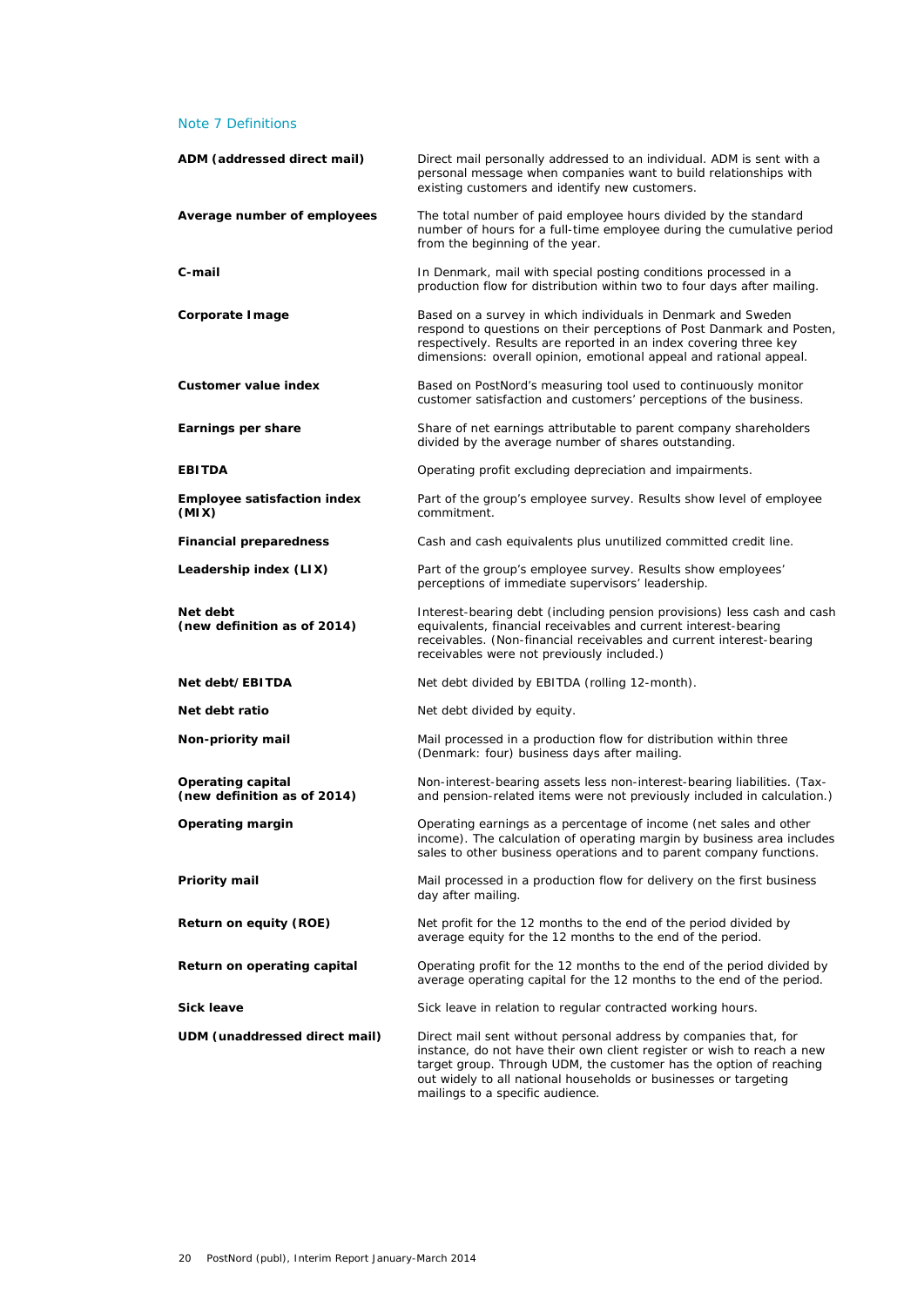## **06 Parent company**

The parent company, PostNord AB, ran a very limited inter-company service operation and had only three employees as of March 31, 2014: the President /CEO, the Group CFO and the Head of Group Strategy.

### Income statement

|                                               |             |       | Jan-Mar Jan-Mar Jan-Dec |        |
|-----------------------------------------------|-------------|-------|-------------------------|--------|
| <b>SEKm</b>                                   | <b>Note</b> | 2014  | 2013                    | 2013   |
|                                               |             |       |                         |        |
| Other income                                  |             | 5     | 5                       | 24     |
| Income                                        |             | 5     | 5                       | 24     |
| Personnel expenses                            |             | $-8$  | -8                      | $-24$  |
| Other expenses                                |             | $-2$  | $-3$                    | $-12$  |
| <b>Operating expenses</b>                     |             | $-10$ | $-11$                   | $-36$  |
| <b>OPERATING PROFIT</b>                       |             | -5    | -6                      | $-12$  |
| Income from participations in group companies |             |       |                         | 773    |
| Write-down of shares in subsidiaries          |             |       |                         | $-800$ |
| Interest income and similar income items      |             | 6     | 9                       | 40     |
| Interest expense and similar expense items    |             | $-29$ | $-23$                   | $-123$ |
| <b>Financial items</b>                        |             | $-23$ | $-14$                   | $-110$ |
| <b>Profit after financial items</b>           |             | $-28$ | $-20$                   | $-122$ |
| Appropriations                                |             |       |                         | 92     |
| Profit before tax                             |             | $-28$ | $-20$                   | $-30$  |
| Tax                                           |             |       |                         |        |
| <b>NET PROFIT</b>                             |             | $-28$ | -20                     | -30    |

## Comprehensive income statement

|                                           |       | Jan-Mar Jan-Mar Jan-Dec |      |
|-------------------------------------------|-------|-------------------------|------|
| <b>SEK<sub>m</sub></b>                    | 2014  | 2013                    | 2013 |
| Net profit                                | $-28$ | -20                     | -30  |
| Other comprehensive profit for the period |       |                         |      |
| <b>COMPREHENSIVE PROFIT</b>               | $-28$ | $-20$                   | -30  |

## Balance sheets

|                                      | <b>Mar 31</b> | <b>Mar 31</b> | Dec 31 |
|--------------------------------------|---------------|---------------|--------|
| <b>SEKm</b><br><b>Note</b>           | 2014          | 2013          | 2013   |
| 1                                    |               |               |        |
| <b>ASSETS</b>                        |               |               |        |
| <b>Financial assets</b>              | 11,685        | 12,481        | 11,684 |
| <b>Total fixed assets</b>            | 11,685        | 12,481        | 11,684 |
| Current receivables                  | 8,135         | 6,256         | 8,143  |
| <b>Total current assets</b>          | 8,135         | 6,256         | 8,143  |
| <b>TOTAL ASSETS</b>                  | 19,820        | 18,737        | 19,827 |
| <b>EQUITY AND LIABILITIES</b>        |               |               |        |
| Equity                               | 15,680        | 15,821        | 15,708 |
| Long-term liabilities                | 3,907         | 2,539         | 3,905  |
| Current liabilities                  | 233           | 377           | 214    |
| <b>TOTAL EQUITY AND LIABILITIES</b>  | 19,820        | 18,737        | 19,827 |
|                                      |               |               |        |
| <b>CONTINGENT LIABILITIES</b>        |               |               |        |
| Warranty, PRI                        | 140           | 103           | 140    |
| Guarantees on behalf of subsidiaries | 331           | 248           | 381    |
| Total                                | 471           | 351           | 521    |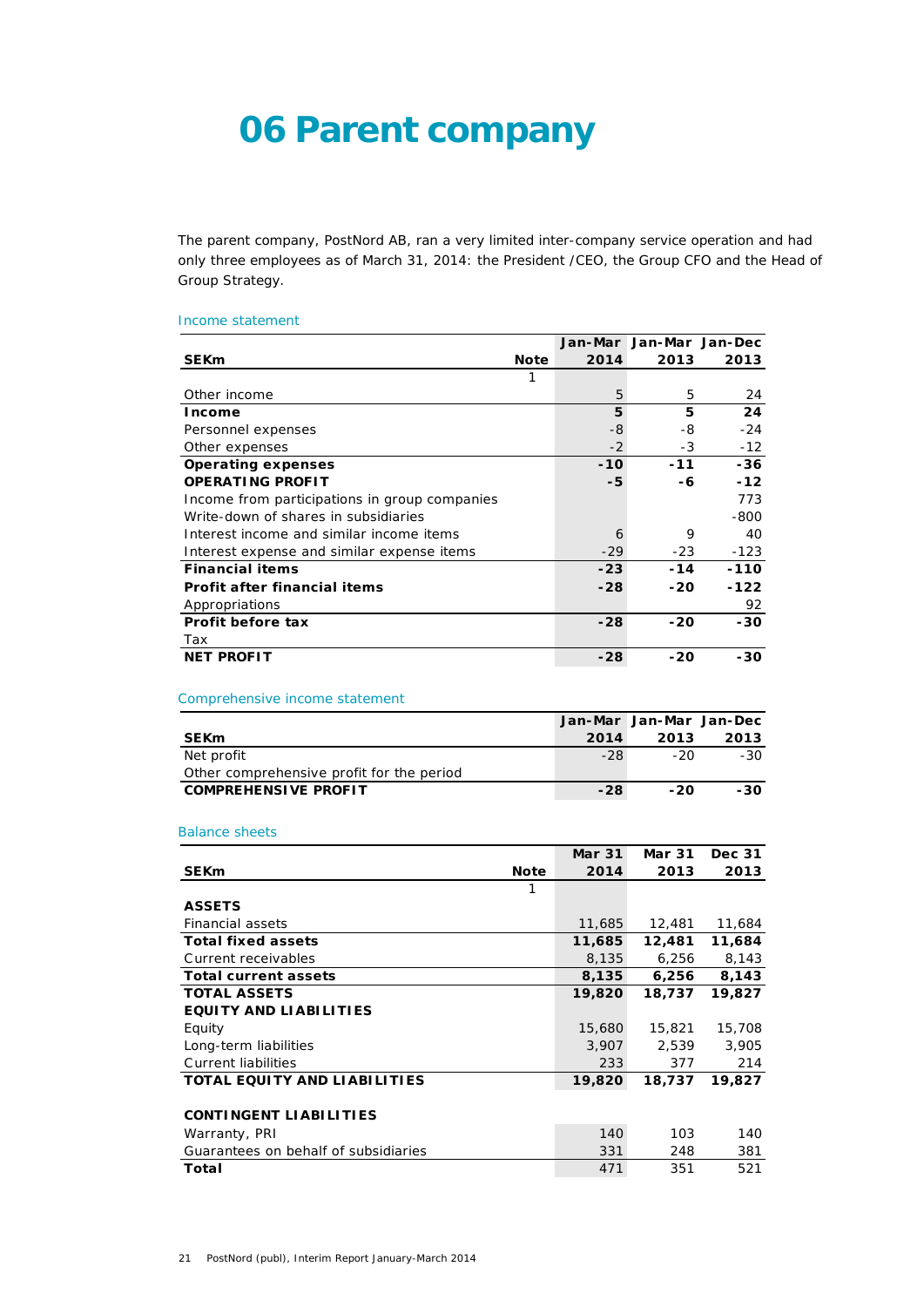# **07 Quarterly data**

|                                                    |                |        |        | Apr-Jun Jul-Sep Oct-Dec Jan-Mar | Apr-Jun             | Jul-Sep                     | Oct-Dec | Jan-Mar      |
|----------------------------------------------------|----------------|--------|--------|---------------------------------|---------------------|-----------------------------|---------|--------------|
| SEKm, unless otherwise specified                   | 2012           | 2012   | 2012   | 2013                            | 2013                | 2013                        | 2013    | 2014         |
| <b>PostNord Group</b>                              |                |        |        |                                 |                     |                             |         |              |
| Net sales                                          | 9,487          | 8,959  | 10.481 | 9,832                           | 9,757               | 9,306                       | 10,638  | 9,999        |
| Other income                                       | 60             | 68     | 62     | 45                              | 63                  | 56                          | 69      | 60           |
| Expenses                                           | 9,689          | 8,866  | 10,387 | $9,551^{1}$                     | 9,913               | 1)<br>$9,122^{1}$           | 10,528  | 9,960        |
| Operating profit (EBITDA)                          | 276            | 583    | 810    | $735^{11}$                      | 312                 | 1)<br>$642^{1}$             | 621     | 524          |
| Operating profit (EBIT)                            | $-142$         | 165    | 158    | $330^{1}$                       | $-90$               | 1)<br>$242^{1}$             | 180     | 106          |
| Profit before tax                                  | $-177$         | 119    | 122    | $273^{11}$                      | $-119$              | 1)<br>$179^{1}$             | 121     | 85           |
| Net profit                                         | $-153$         | 123    | 69     | $182^{1}$                       | $-86$               | 1)<br>$179-1$               | 31      | 1)<br>100    |
| Operating margin (EBITDA), %                       | 2.9            | 6.5    | 7.7    | 7.4 <sup>1</sup>                | 3.2                 | 6.9                         | 5.8     | 5.2          |
| Operating margin (EBIT), %                         | neg            | 1.8    | 1.5    | 3.3 <sup>1</sup>                | neg                 | 2.6                         | 1.7     | 1.1          |
| Cash flows from operating activities               | 472            | -324   | 1,386  | $425^{11}$                      | -50                 | 1)<br>$-363$                | 1,645   | 1)<br>$-469$ |
| Net debt                                           | 3,843          | 5,017  | 4,299  | $3,186$ <sup>1)</sup>           | 3,694               | 1)<br>$2,718$ <sup>1)</sup> | 1,621   | 1)<br>2,207  |
| Return on equity, $% ^{2}$                         | n/a            | n/a    | 2.6    | 2.6 <sup>1</sup>                | 3.8                 | 1)<br>$4.3-1$               | 3.7     | 2.7          |
| Equity-Assets ratio, close of period, %            | 30             | 27     | 27     | 29                              | 30                  | 36                          | 35      | 37           |
| Average number of employees                        | 39,085         | 41,047 | 39,929 | 38,521                          | 39,419              | 40,143                      | 39,137  | 37,731       |
| <b>Mail Denmark</b>                                |                |        |        |                                 |                     |                             |         |              |
| Net sales                                          | 2,517          | 2,213  | 2,635  | 2,371                           | 2,284               | 2,175                       | 2,534   | 2,341        |
| Letters                                            | 1,423          | 1,221  | 1,457  | 1,385                           | 1,297               | 1,194                       | 1,433   | 1,339        |
| Advertisements and Newspapers                      | 392            | 367    | 390    | 326                             | 337                 | 333                         | 347     | 302          |
| Parcels                                            | 513            | 468    | 570    | 501                             | 490                 | 482                         | 548     | 511          |
| Other                                              | 189            | 157    | 218    | 159                             | 160                 | 166                         | 206     | 189          |
| Other income                                       | 10             | 28     | 7      | 10                              | 36                  | 18                          | 35      | 14           |
| Operating profit (EBIT)                            | $-171$         | $-75$  | $-18$  | $-9$                            | $-103$              | $-37$                       | 60      | $-16$        |
| Operating margin, %                                | neg            | neg    | neg    | neg                             | neg                 | neg                         | 2.3     | neg          |
| Average number of employees                        | 12,530         | 12,833 | 12,673 | 12,358                          | 12,674              | 12,016                      | 12,198  | 11,790       |
| Volumes, millions of units produced                |                |        |        |                                 |                     |                             |         |              |
| Priority mail                                      | 77             | 72     | 83     | 75                              | 70                  | 63                          | 70      | 64           |
| Non-priority and business mail                     | 87             | 79     | 94     | 94                              | 80                  | 73                          | 90      | 84           |
| Parcels                                            | 9              | 9      | 11     | 10                              | 10                  | 9                           | 11      | 10           |
| Mail Sweden                                        |                |        |        |                                 |                     |                             |         |              |
| Net sales                                          | 3,695          | 3,440  | 4,094  | 3,852                           | 3,683               | 3,448                       | 4,067   | 3,805        |
| Letters                                            | 1,906          | 1,681  | 2,126  | 1,991                           | 1,863               | 1,671                       | 2,083   | 1,965        |
| Advertisements and Newspapers                      | 1,160          | 1,154  | 1,296  | 1,225                           | 1,186               | 1,141                       | 1,261   | 1,140        |
| Other                                              | 629            | 605    | 672    | 636                             | 634                 | 636                         | 723     | 700          |
| Other income                                       | 202            | 197    | 202    | 200                             | 225                 | 189                         | 227     | 198          |
| Operating profit (EBIT)                            | -3             | 169    | 377    | 268                             | $-21$               | 145                         | 191     | 99           |
| Operating margin, %                                | neg            | 4.6    | 8.8    | 6.6                             | neg                 | 4.0                         | 4.4     | 2.5          |
| Average number of employees                        | 17,364         | 18,715 | 17,905 | 16,763                          | 16,917              | 17,953                      | 17,035  | 16,234       |
| Volumes, millions of units produced                |                |        |        |                                 |                     |                             |         |              |
| Priority mail                                      | 230            | 211    | 242    | 232                             | 226                 | 213                         | 241     | 229          |
| Non-priority mail                                  | 276            | 260    | 318    | 326                             | 266                 | 249                         | 303     | 307          |
| Logistics                                          |                |        |        |                                 |                     |                             |         |              |
| Net sales                                          | 2,832          | 2,885  | 3,300  | 3,161                           | 3,372               | 3,300                       | 3,599   | 3,395        |
| Parcels                                            | 1,150          | 1,107  | 1,328  | 1,207                           | 1,204               | 1,138                       | 1,367   | 1,248        |
| Solutions (heavy freight and integrated solutions, | 837            | 1,003  | 1,099  | 1,146                           | 1,295               | 1,363                       | 1,395   | 1,336        |
| Other logistics services (mixed cargo, etc.)       | 845            | 775    | 873    | 808                             | 873                 | 799                         | 837     | 811          |
| Other income                                       | 290            | 330    | 345    | 325                             | 315                 | 331                         | 312     | 179          |
| Operating profit (EBIT)                            | 13             | 108    | 93     | 66                              | 46                  | 76                          | 9       | $-9$         |
| Operating margin, %                                | 0.4            | 3.4    | 2.6    | 1.9                             | 1.2                 | 2.1                         | 0.2     | neg          |
| Average number of employees                        | 6,397          | 6,687  | 6,695  | 6,896                           | 7,422               | 7,765                       | 7,413   | 7,357        |
| Volumes, millions of units produced                |                |        |        |                                 |                     |                             |         |              |
| Parcels                                            | 18             | 17     | 20     | 19                              | 19                  | 19                          | 22      | 20           |
| Strålfors                                          |                |        |        |                                 |                     |                             |         |              |
| Net sales                                          | 655            | 611    | 682    | 682                             | 645                 | 610                         | 675     | 681          |
| Other income                                       | $\overline{7}$ | 5      | $-2$   | 2                               | 5                   | 3                           | 5       | -1           |
| Operating profit (EBIT)                            | 9              | 15     | 9      | $15^{-1}$                       | $-36$ <sup>1)</sup> | $13-1$                      | 10      | $-11$        |
| Operating margin, %                                | 1.4            | 2.4    | 1.3    | 2.2 <sup>1</sup>                | neg                 | $2.1-1$                     | 1.5     | neg          |
| Average number of employees                        | 1,520          | 1,515  | 1,491  | 1,468                           | 1,456               | 1,463                       | 1,492   | 1,429        |

1) Previously reported quarterly data has been adjusted. 2) Rolling 12-month.